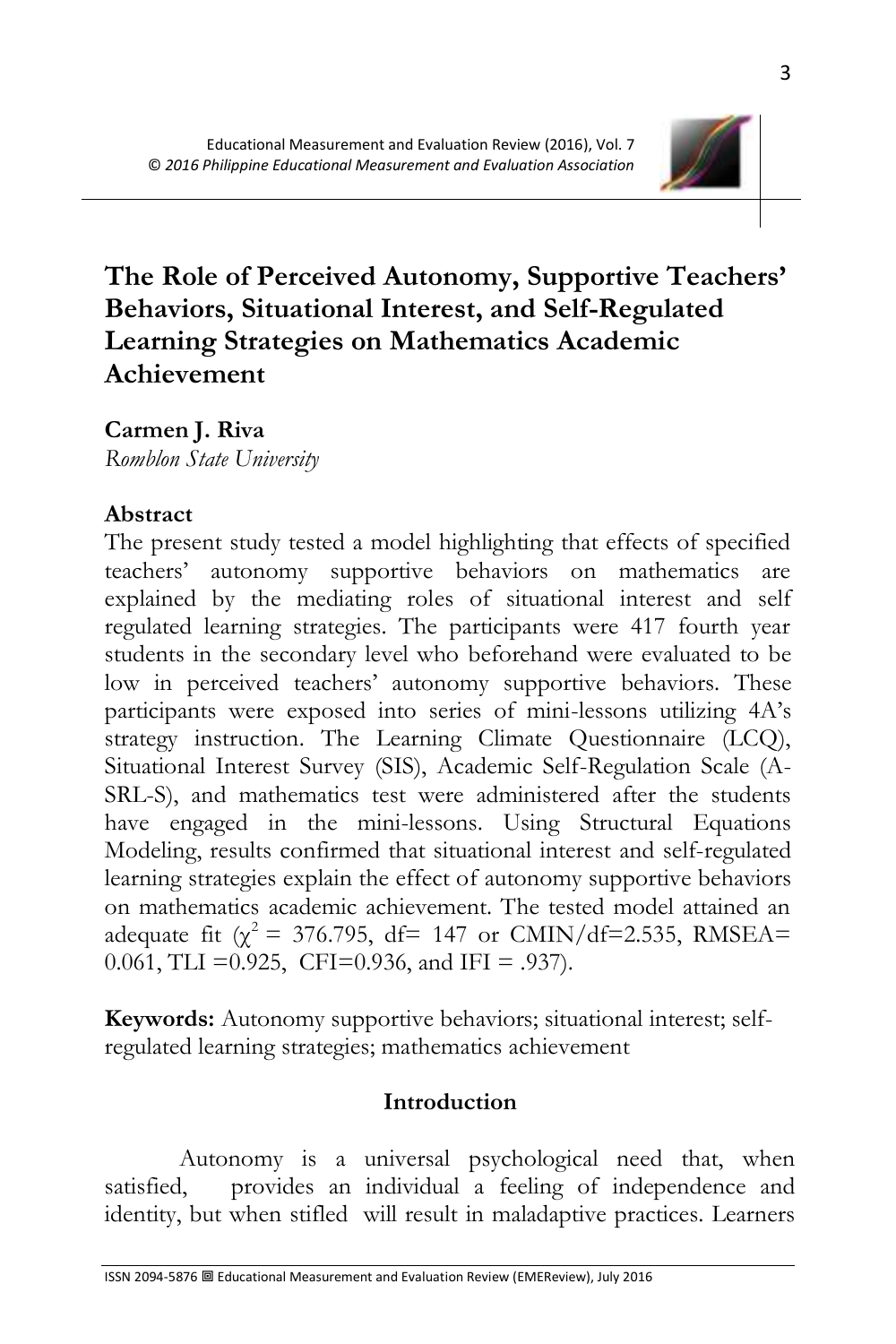have high need for autonomy, which is critical for their learning. In this light, teachers' autonomy supportive behaviors should be examined to find whether they provide the necessary autonomy support during mathematics instruction. Autonomy influences situational interest (Tsai et al., 2008), a construct which learners perceive is absent during math instruction. In fact, some authors presumed that students achieved poorly in mathematics because they do not perceive the subject as attractive, interesting, and engaging (De Corte, Verschaffel, & Depaepe, 2008). Autonomy supportive behaviors not only influence students' interest during instruction, it promotes a chain effect on the students' behavior prompting them to use self-regulated learning strategies (Dohn, Madsen, & Malte, 2009). When students perceive the classroom environment as interesting, they engage in activities and match their skills against the challenges set by teachers (Turner et al., 1998). It is this experience of interest which drives learners to adopt and enhance their use of self-regulated learning strategies (Sierens, Vansteenkiste et al., 2009).

Majority of learners have poor study habits resulting in low mathematics achievement, indicating that they need to be trained to use self regulated learning strategies (Camahalan, 2006). The lack of welldefined self regulated learning strategies may also prove lack of interest on their part as learners, and which can be traced from lack of support to their need for autonomy. This scenario provides the reason why the necessity to investigate more teachers' autonomy supportive behaviors. A number of studies have been conducted showing the direct impacts of autonomy supportive behaviors, situational interest and self regulated learning strategies on math achievement (Tsai, Kunter, Ludke, Trautwen, & Ryan, 2008; Hidi & Harakiewicz, 2000), however, no indirect effects of autonomy to math achievement via situational interest and self regulated learning strategies were specifically known.

This study aims to explain how perceived teachers' autonomy supportive behaviors affect math achievement. It provides explanations on the direct and indirect paths between autonomy supportive behaviors, situational interest and SRL which occur in an autonomously supportive learning context.

#### **Teachers Autonomy Supportive Behavior**

Self determination theory (SDT) accounts that autonomy pertains to actions that are self-endorsed and are based on self-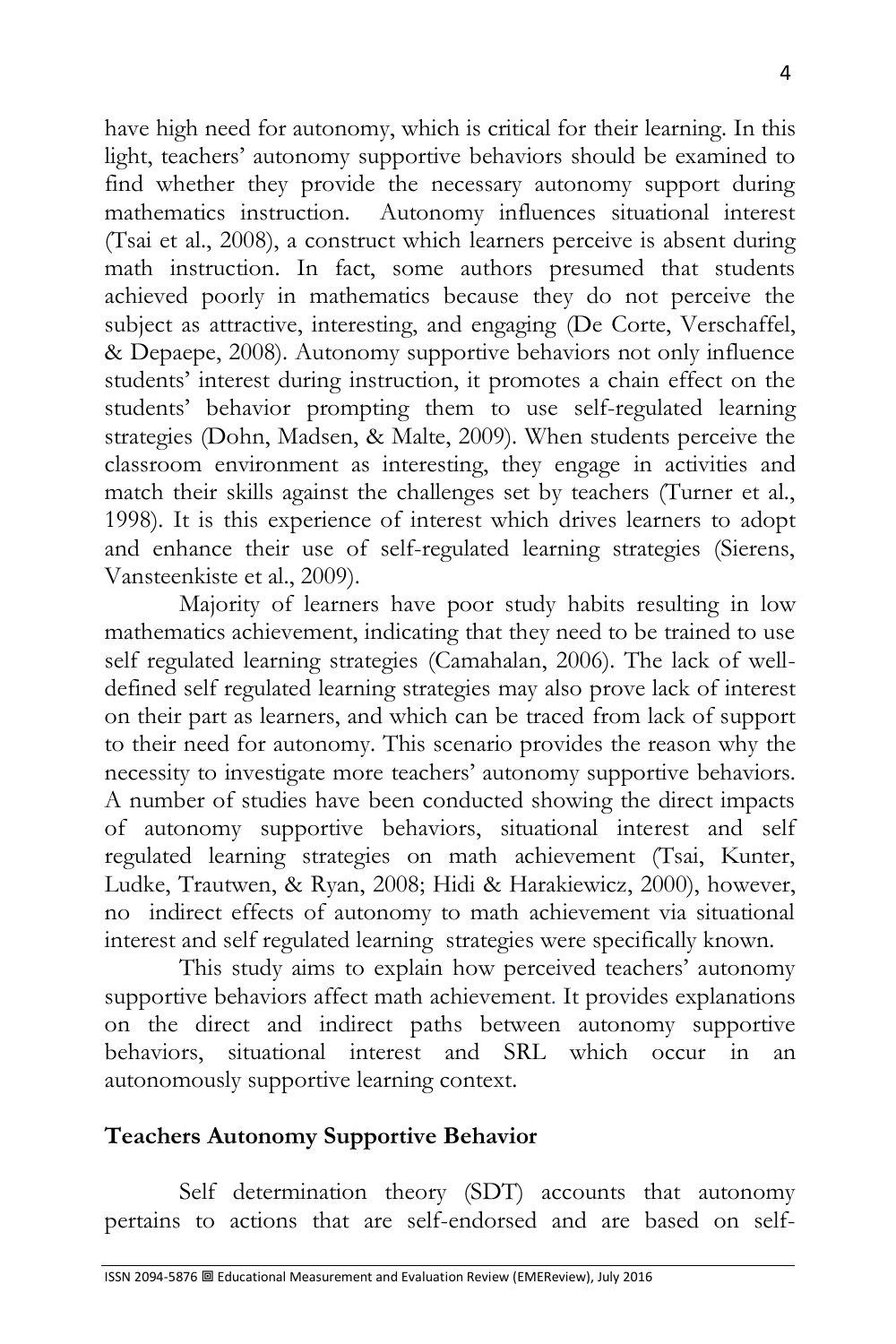integrated values or interests. It is a basic and universal human need and therefore opportunities to experience it is critical to well-being (Ryan & Deci, 2000). SDT argues that people are naturally prone to self-organized actions and that the sense of choice, congruence, and initiative that characterize autonomy are necessary aspects of healthy functioning. SDT strongly points out that if autonomy is not supported, it will have deleterious impact on well-being (Deci, Koestner, & Eyan, 1999). In classrooms, a teacher who is autonomy supportive ascertains learners to be free of internal hindrances and external manipulations, coercion, and gives adequate options to choose from (Adams, 2007). Autonomy is not limited and bounded by culture, whatever the kind of society is, support for autonomy is a fundamental psychological need among adolescents (Chirkov & Ryan, 2001). It is manifested when teachers develop classroom opportunities for students to align their inner resources with their classroom activities (Assor, Kaplan, & Roth, 2002).

Studies documented positive effects of autonomy on academic achievement. Autonomy enhancing instructional behaviors directly affect students' cognitive and behavioral engagement with academic tasks (Assor, Kaplan, & Roth, 2002). During mathematics instruction, students who perceive teachers to be autonomy supportive of their learning obtained higher academic performance (Tsai et al., 2008; Wilsons & Simons, 2002). In a study of 135 sixth-grade and 91 ninthgrade regular education students in Southern California, stepwise regression analyses indicated that teachers' autonomy support among others, predict mathematics performance (Wong, Weist & Cusick, 2002).

Evidences proved that autonomy supportive teaching behaviors trigger development of situational interest (Stefanou, Perencevich, DiCintio, & Turner, 2004; Assor, Kaplan, & Roth, 2002; Reeve & Jang, 2006; Grolnick, Ryan, & Deci, 1991). Studies conducted on 261,  $7<sup>th</sup>$ grade students in Germany found that autonomy supportive behaviors predicted students' situational interest in math (Tsai, et al, 2008). Positive feelings, valuing tasks, and engagement characterize high situational interest. Similarly, a study conducted among 95 sophomore students at Dutch University found that variance in students' situational interest was generated due to their satisfaction in terms of psychological need in which one is autonomy (Boekaerts & Minnaert, 2006).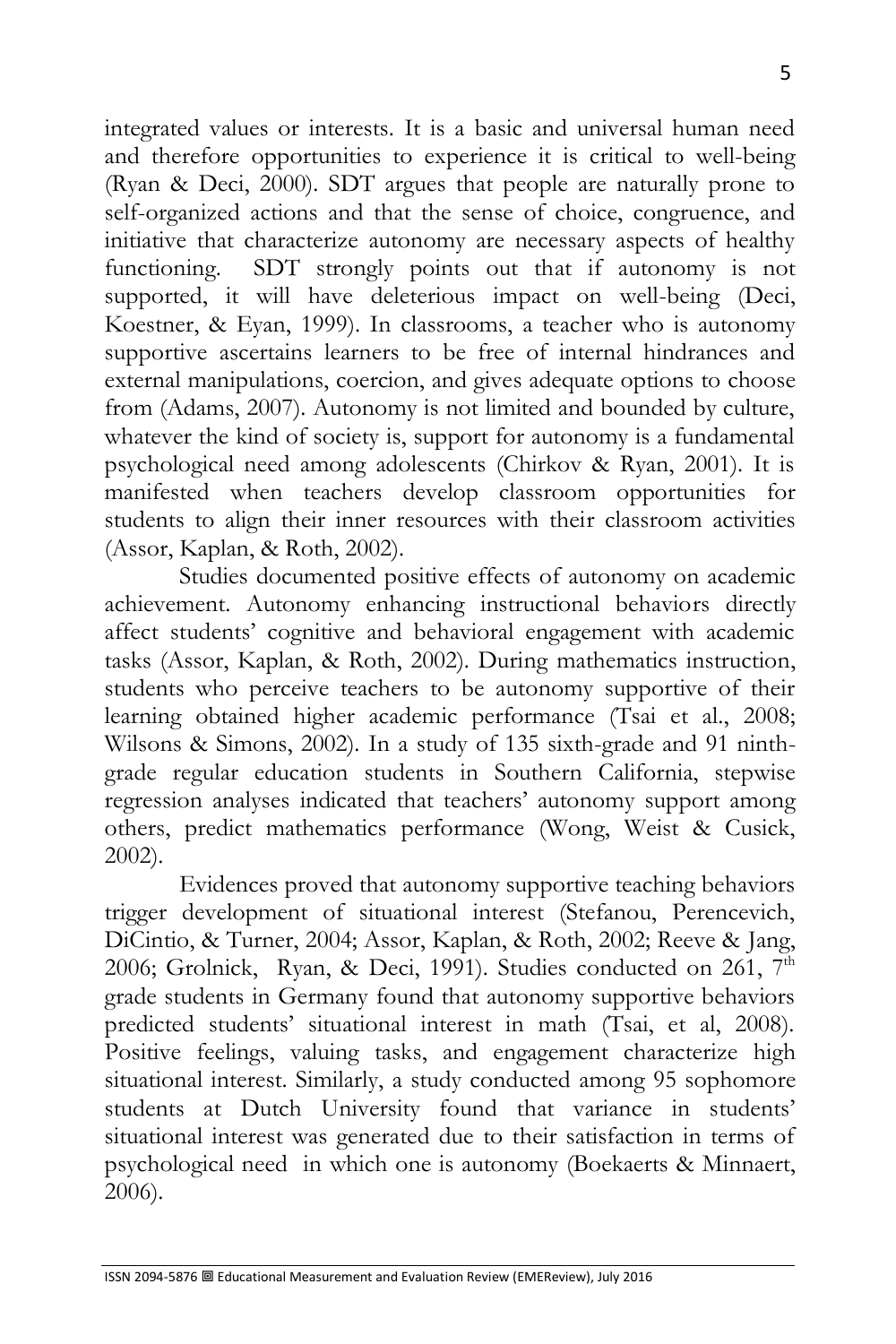Teachers' autonomy supportive behaviors can stimulate students to adopt self-regulatory learning strategies. In a study on regulatory fit, students displayed equally autonomously regulated learning strategies when they perceived the environment to be autonomously supportive, but, demonstrated maladaptive strategies when the learning climate was perceived to be controlling (Pierro, et al., 2009). In a particular study of 526 Belgian students, teachers' autonomy support was found to be positively correlated with students' selfregulated learning. These findings were in line with Self-Regulated Learning Theory stating that these processes are assumed to be influenced by environmental stimuli (Zimmerman, 1989). A study further suggests that if teachers want their students to evaluate themselves, to plan their study activities, and to think about themselves as learners, they are expected to provide instruction and expectations in an autonomy-supportive way (Pierro, et. al, 2009).

#### **Situational Interest**

Interest as a psychological construct is of two types: the individual or personal type and situational interest. Situational interest is characterized by positive emotions and heightened concentration. It is spontaneous, environmentally activated, assumed to be transitory, context specific, and is provoked by external and situational stimuli rather than by individual variables (Hidi & Renninger, 2006). Once elicited, situational interest facilitates cognitive functioning and learning (Hidi, 1990). It can be initiated by something in the environment, and is more amenable to change (Schraw & Lehman, 2001).

Development of interest usually goes into phases, such as triggered-situational interest, maintained-situational interest feelings and maintained situational interest values. Triggered-situational interest (Trig-SI) usually comes out at the onset of individual's association with the environmental stimuli, and is similar to "catch". It refers specifically to *initiating* interest (Hidi & Harackiewicz, 2000; Hidi & Renninger, 2006). Maintained-situational interest feeling (MSI-F) develops due to the extent wherein the material itself was enjoyable and engaging. Lastly, maintained-situational interest-values (MSI-V) develops based on whether the material was viewed as important and valuable (Linnenbrink-Garcia, Durik, Conley, Barron, Tauer, Karabenick, & Harackiewicz, 2010).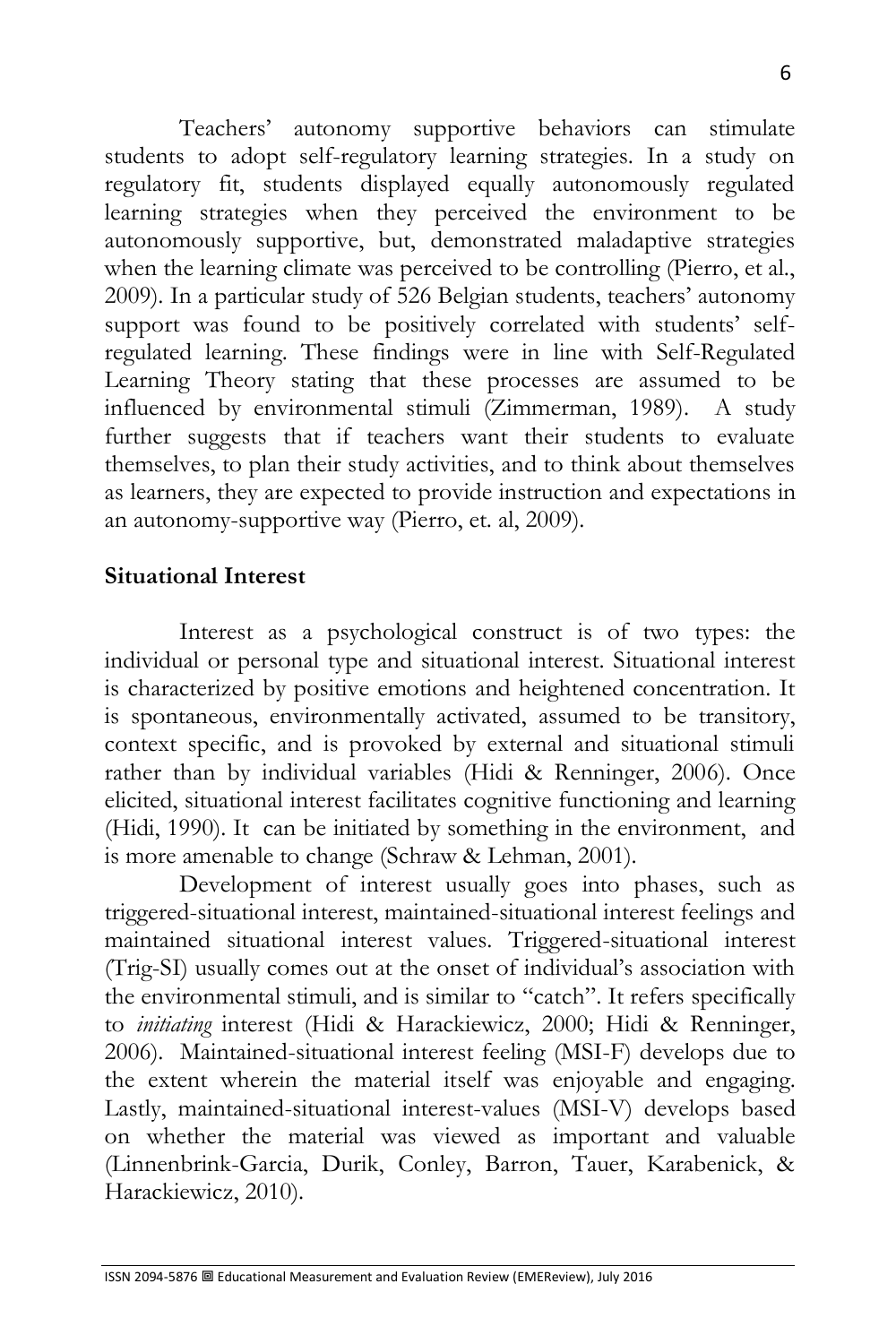Situational interest is relevant to learning. It may best contribute to the beginning stages of knowledge acquisition (Hidi, 1990). The triggered situational interest serves as a "spark" which would ignite student's curiosity to learn more and engage in mathematical concepts, facts, ideas, processes and principles being presented. More engagement in challenging tasks, experiences of positive affect, enjoyment in dealing with difficult tasks and seeing the tasks as significant are evidences of interested students that lead more to higher achievement in math (Harakiewicz, Barron, Durik, Tauer, and Linnenbrink-Garcia, 2008).

Situational interest affects students' use of learning strategies (Schiefele, 1991). It energizes learners to adopt self-regulated learning strategies (Sorić & Palekčić, 2009). Results of a study revealed **t**hat the level of interest or enjoyment in math is a significant predictor of students' reports of strategy use which accounted for 14% of the variance **(**Cleary & Chen, 2009). Another findings proved that when situational interest is enhanced, it promoted the use of self-regulated learning strategies specifically when the instructional setting is less structured (Dohn, Madsen, and Malte, 2009).

### **Self-Regulated Learning Strategies**

Self-regulated learning strategies are activities or actions which students use to perform well and obtain successful academic outcomes (Zimmerman, 1989). They can be understood as an organized, conscious, and intentional whole of what the student does to efficiently accomplish a learning objective in a given social context (Gargallo, Suárez-Rodriguez, & Pérez-Perez, 2009). These strategies are used by independent learners to control their learning, focus in their studies, plan and study (Magno, 2009; 2011a). Generally, it is through self– regulated learning in which students activate and sustain their cognitions and behaviors and systematically orient themselves toward the attainment of their learning goals (Zimmerman, 1989).

Academic Self Regulated Learning Scale (A-SRL-S) identified self regulated learning strategies which include memory, goal setting, self-evaluation, seeking assistance, environmental structuring, learning responsibility, and organizing.

Self-regulatory learning strategies predict academic success. They are proven as the best predictor of standardized achievement test scores (Zimmerman & Martinez-Pons, 1986). Higher level of use of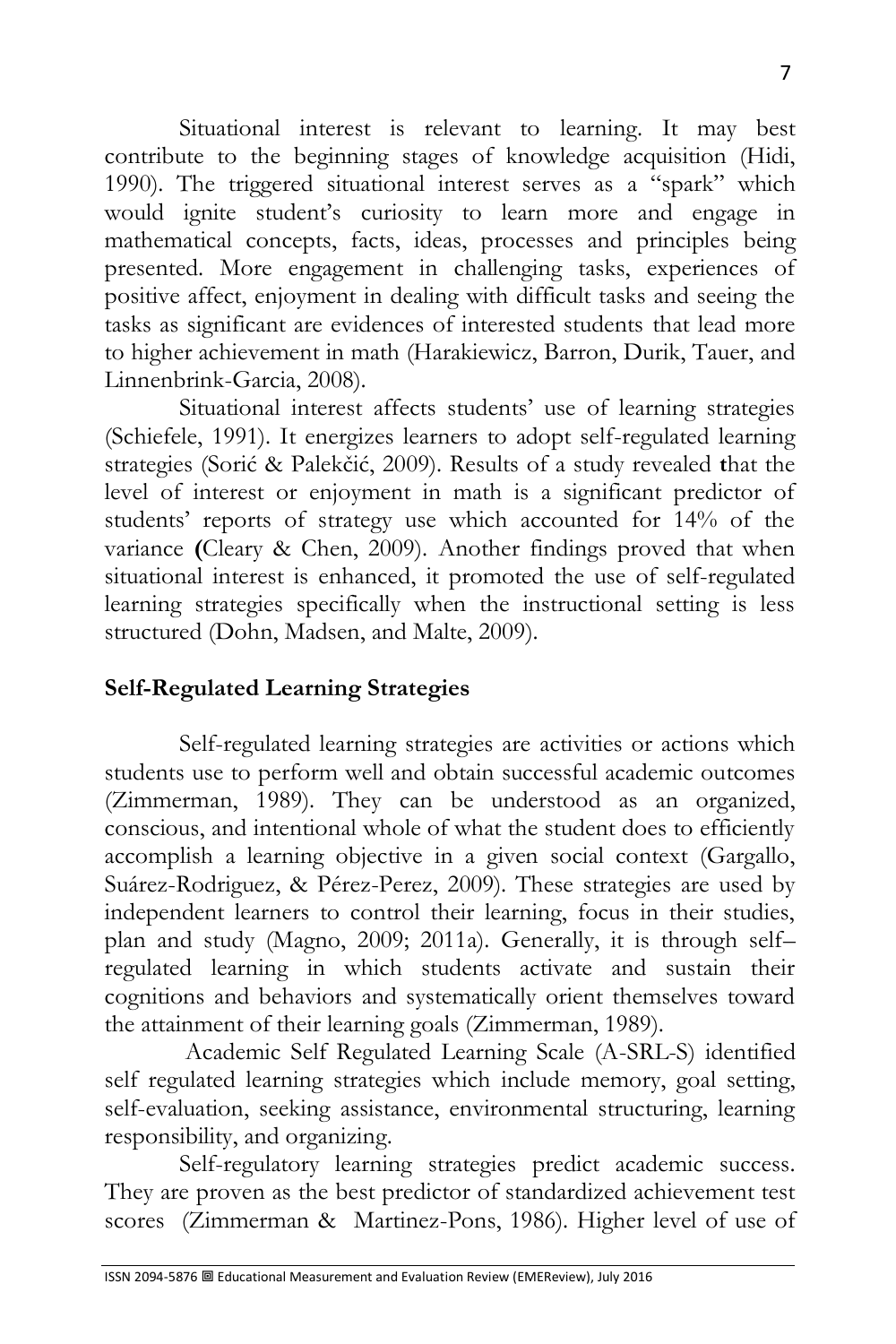self-regulated learning strategies results to better academic achievement (Soric' & Palekcic', 2009). The same results were shown in the study that all seven self-regulation strategies significantly predicted college students grade at the end of the term or semester (Magno, 2011a). Specifically, another study found that self regulated learning activities such as self-evaluation, monitoring, planning, goal setting positively affected mathematics achievement (Arzal, 2011).

### **Conceptual Framework**

A conceptual framework was formulated which shows the direct and indirect effects of teachers' autonomy supportive behaviors, situational interest and self-regulated learning strategies on math achievement. This model shows the probability of the existence of indirect effects of teachers' autonomy supportive behaviors to impact math achievement by affecting first the students' situational interest, or their self regulated learning strategies. These indirect effects visualize how the influence is carried over to math achievement. The study may expose the probability of the mediating roles of situational interest and self regulated strategies in an autonomously supportive learning context.

The first indirect path presumed to exist in this study as the result of logically linking the constructs during model formulation is that students' perception of teachers' autonomy supportive behaviors could trigger development of situational interest (Stefanou, Perencevich, DiCintio, & Turner, 2004; Reeve & Jang, 2006; Grolnick, Ryan & Deci, 1991) and as a consequence, math performance improved (Hidi & Harakeiwicz, 2000; Harakeiwicz, Barron, Durik, Tauer, & Linnenbrink-Garcia, 2008). Situational interest serves as the construct through which effects of autonomy supportive behaviors would be carried over to math achievement. This indirect effect is expected to assume a certain magnitude which could explain how changes in autonomy affect situational interest, which in turn may affect math achievement.

When students perceive teachers to be autonomy supportive, they are stimulated to self-regulate (Grinsven & Tillema, 2006). More autonomy supports will be encoded as favorable experiences and thus prompt them to match their skills, to effectively engage in selfregulated learning strategies, and improve academic performance (Sierens et al., 2009). In addition, students who perceive teachers in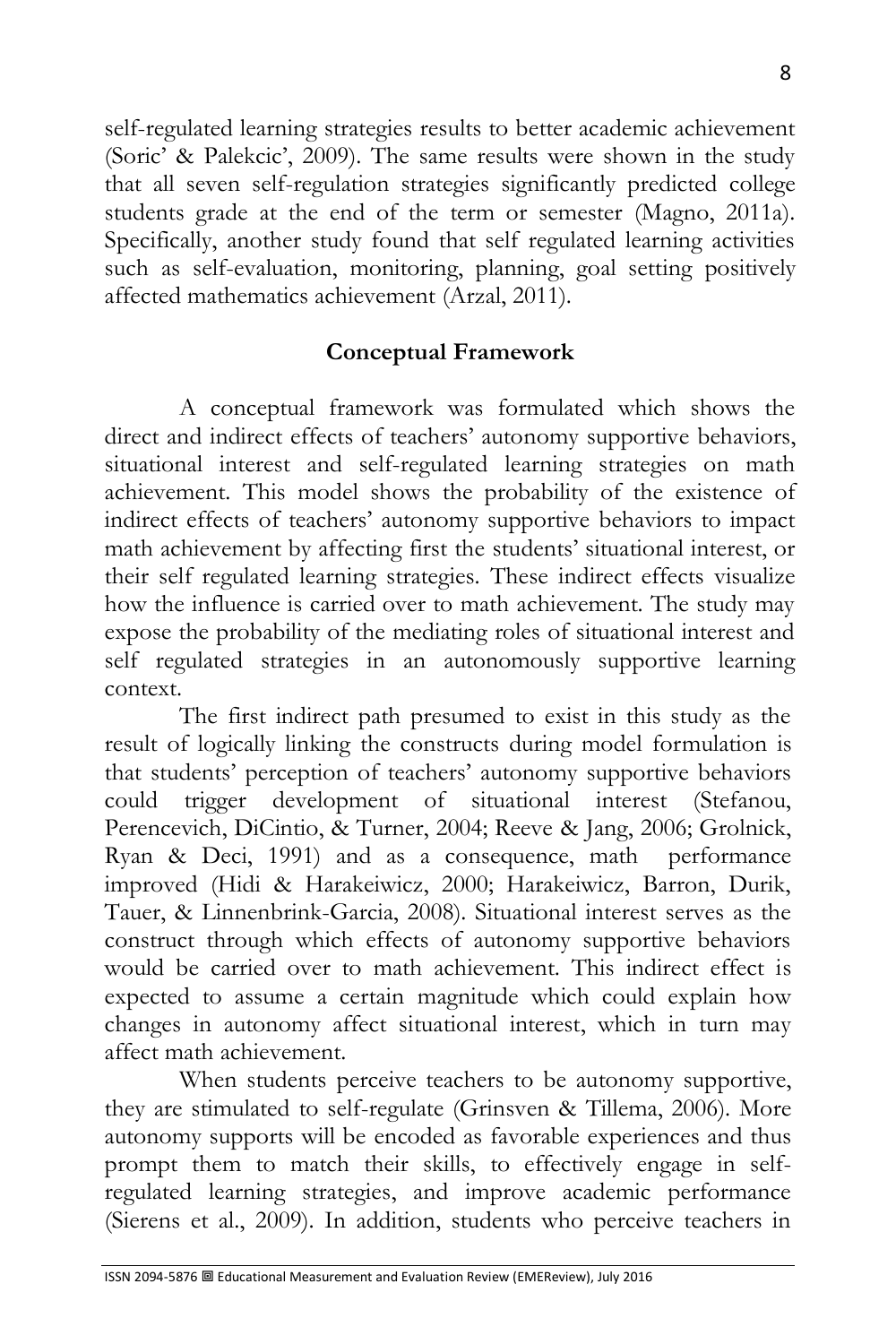mathematics to be generally good at scaffolding their learning also engage more in self-regulated learning strategies. Teachers who explain the purposes and relevance of the tasks as well as link present concepts and prior knowledge facilitate students to put more meaning in and value their learning, resulting in more use of self-regulated learning strategies. Hence, increasing autonomy supports increases the use of a variety of learning strategies (Grinsven & Tillema, 2006), and in effect, the frequency of use of SRL consequently improves students' achievement (Zimmerman & Martinez-Pons, 1986; Soric' & Palekcic', 2009; Camahalan, 2006; Arzal, 2011).

Autonomy supportive behaviors influence students' use of self regulated learning strategies through situational interest. The model explains that students can be prompted to adopt self-regulated learning strategies when at that particular context, they experience situational interest. The model describes that autonomy supportive behaviors can at the same time induce learners to adopt self-regulated learning strategies by ensuring the presence of situational interest. Situational interest in this path serves as the construct through which autonomy supportive behaviors carry over its effect on self regulated learning strategies.

The formulated conceptual model identified the path indicating that students situational interest can influence math achievement through the presence of self-regulated learning strategies. This relationship shows that when students use more self-regulated learning strategies, situational interest impacts best mathematics achievement. It proposed a strategic way on how situational interest effects to math achievement could be maximized.

Teachers' autonomy supportive behaviors can trigger students to generate situational interest and make them adopt SRL strategies which would improve math achievement. During mathematics instruction, although students may perceive the lessons as difficult, instructions would appear as interesting and challenging through teachers supporting their autonomy. When teachers understand their feelings and show confidence on them, students continue to persevere in difficult tasks. Experiencing **s**ituational interest in classroom settings, positive influence on students' self-regulated learning strategies results, and mathematics achievement are also attained (Schiefele, 1991; Soric' & Palekcic', 2009).

Teachers' autonomy supportive behaviors stimulating students' inner resources to develop situational interest, and utilize SRL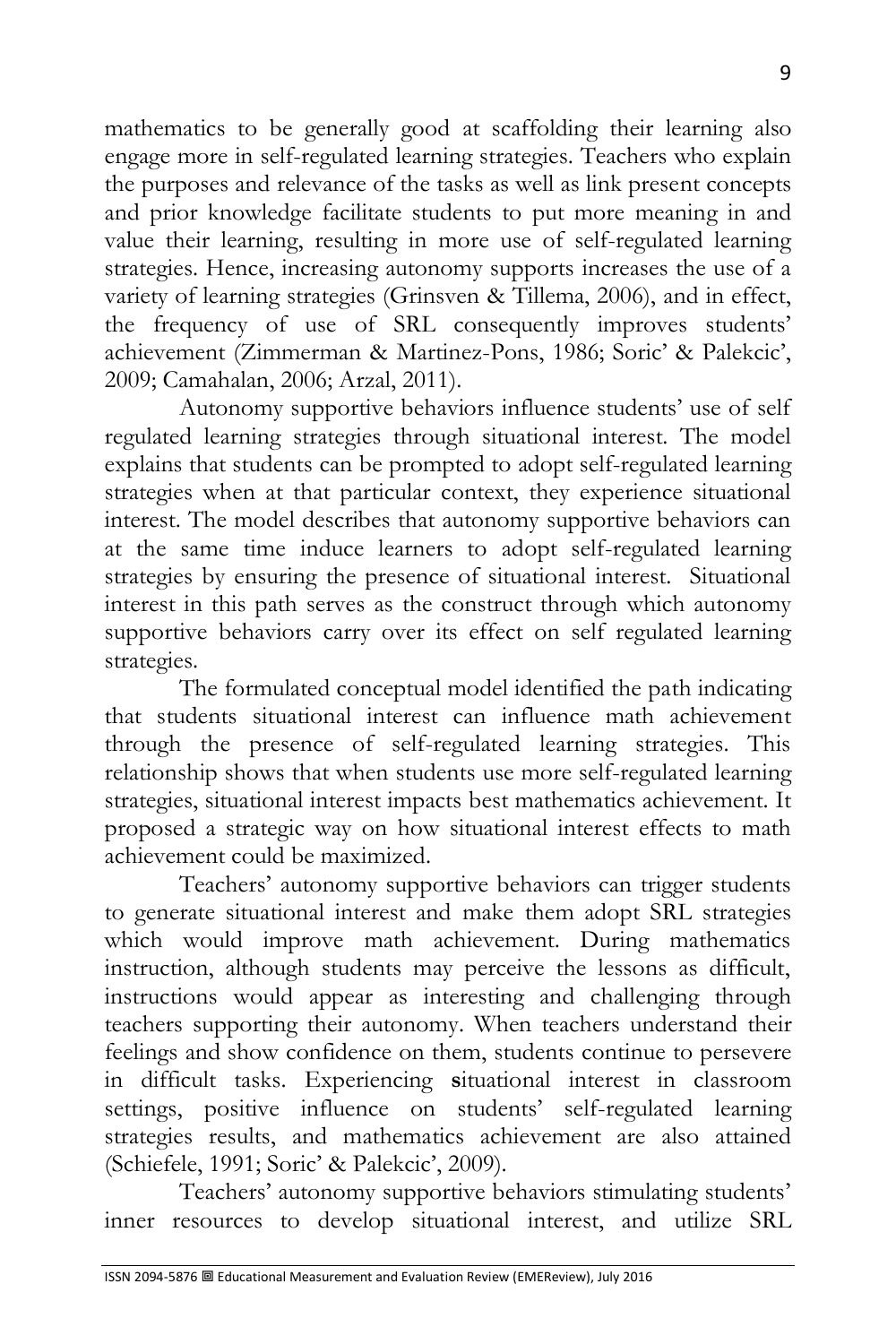strategies are embodied in Self Determination Theory. This organismic-dialectical theory views human being as proactive organisms but their natural or intrinsic functioning can be either facilitated or impeded by the social context (Deci & Ryan, 1985; 1991). These tendencies do not operate automatically, instead require ongoing social nutriments and supports (Ryan & Deci, 2000). This theory explains that individuals have high need for autonomy aside from competence and relatedness. Once all the necessary nutriments are provided continuously such as teachers' autonomy support, the most volitional and high quality forms of motivation and engagement result. The output would be persistence and creativity leading to higher performance. Thus, SDT serves as the bases for explaining relationships and connections as well as outcomes between perceived teachers' autonomy supportive behaviors, situational interest, and self regulated learning strategies.

### **Statement of the Problem**

The main purpose of this study was to examine and explore how autonomy supportive behaviors affect mathematics achievement. It tried to examine how this construct behaves in the presence of situational interest and self-regulated learning strategies, concepts which have great roles in students' attainment of knowledge especially inside the classrooms.

Specifically, this study sought answers to the following research questions:

### **Direct Effects:**

1. Do teachers' autonomy supportive behaviors directly increase students' achievement in mathematics?

2. Do teachers' autonomy supportive behaviors increase students' situational interest?

3. Do teachers' autonomy supportive behaviors stimulate students' adoption of self-regulated learning strategies?

4. Does situational interest directly increase students' achievement in mathematics?

5. Does situational interest directly improve student's use of SRL strategies?

6. Do self-regulation strategies directly increase students' achievement in Mathematics?

ISSN 2094-5876 Educational Measurement and Evaluation Review (EMEReview), July 2016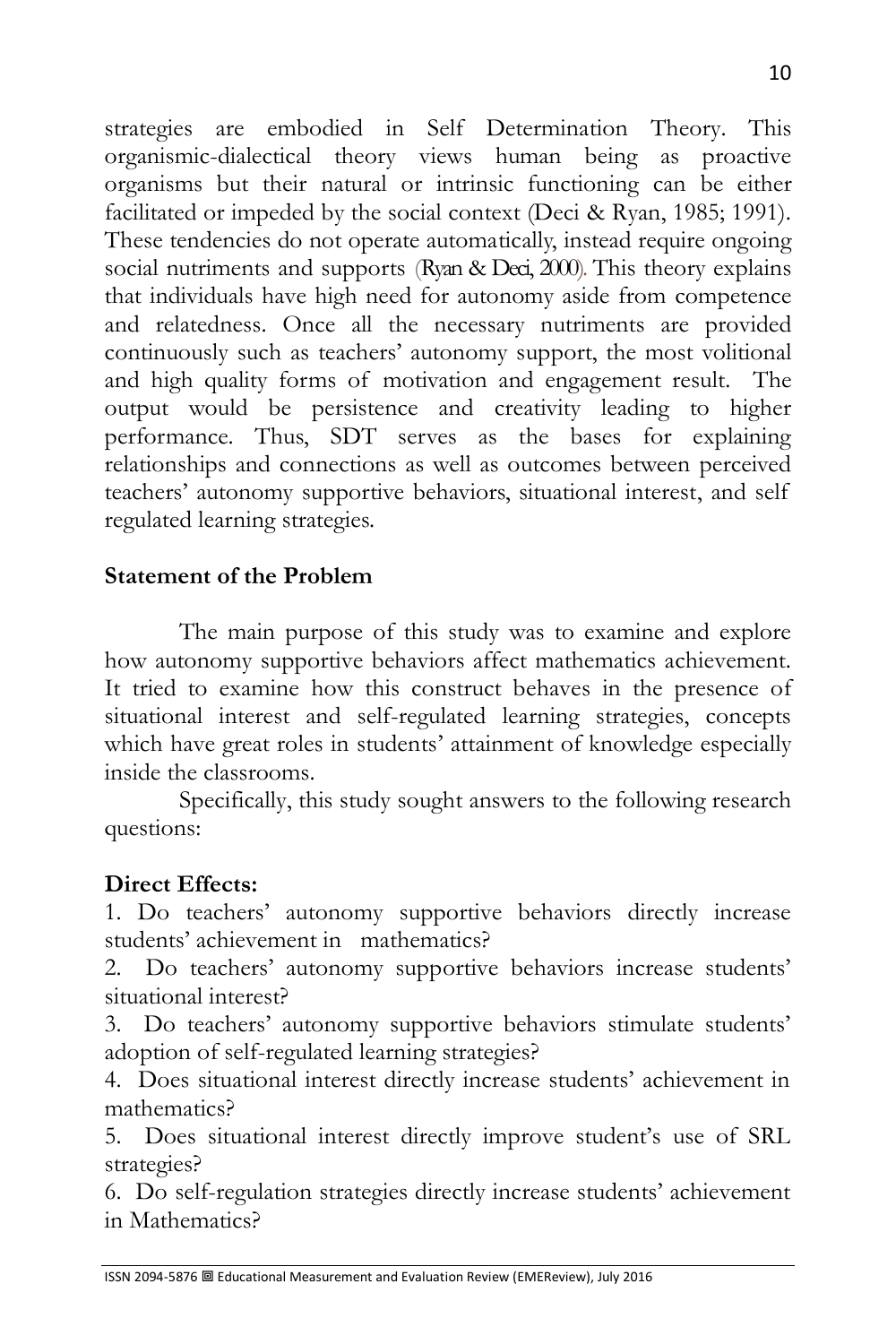## **Indirect Effects:**

7. When situational interest is optimal, how do autonomy supportive behaviors influence students' academic performance in mathematics?

8. When students' level of use of self-regulated learning strategies is high, how do autonomy supportive behaviors encourage learners to attain satisfactory academic performance in mathematics?

9. When situational interest is optimal, how do autonomy supportive behaviors advance learners to use self-regulated learning strategies? 10.When students' level of use of self-regulated learning strategies is high, how do situational interest affect academic performance in mathematics?

11. In general, how do autonomy supportive behaviors, situational interest and self-regulated learning strategies impact mathematics achievement?

## **Hypothesis**

The following hypotheses were tested in this study;

## **Direct Effects**

Hypothesis 1: Teachers' autonomy supportive behaviors directly improve students' academic achievement in mathematics.

Hypothesis 2: Teachers' autonomy supportive behaviors during mathematics instruction increase students' development of situational interest.

Hypothesis 3: Autonomy supportive behaviors instigate students to adopt self-regulated learning strategies in mathematics.

Hypotheses 4: When students' situational interest during mathematics lessons is high, learners adopt more and deeper level of self-regulated learning strategies.

Hypothesis 5: When students' situational interest is high, academic achievement in mathematics is expected to improve.

Hypothesis 6: Students adoption of self-regulated learning strategies will result to an improved achievement in mathematics.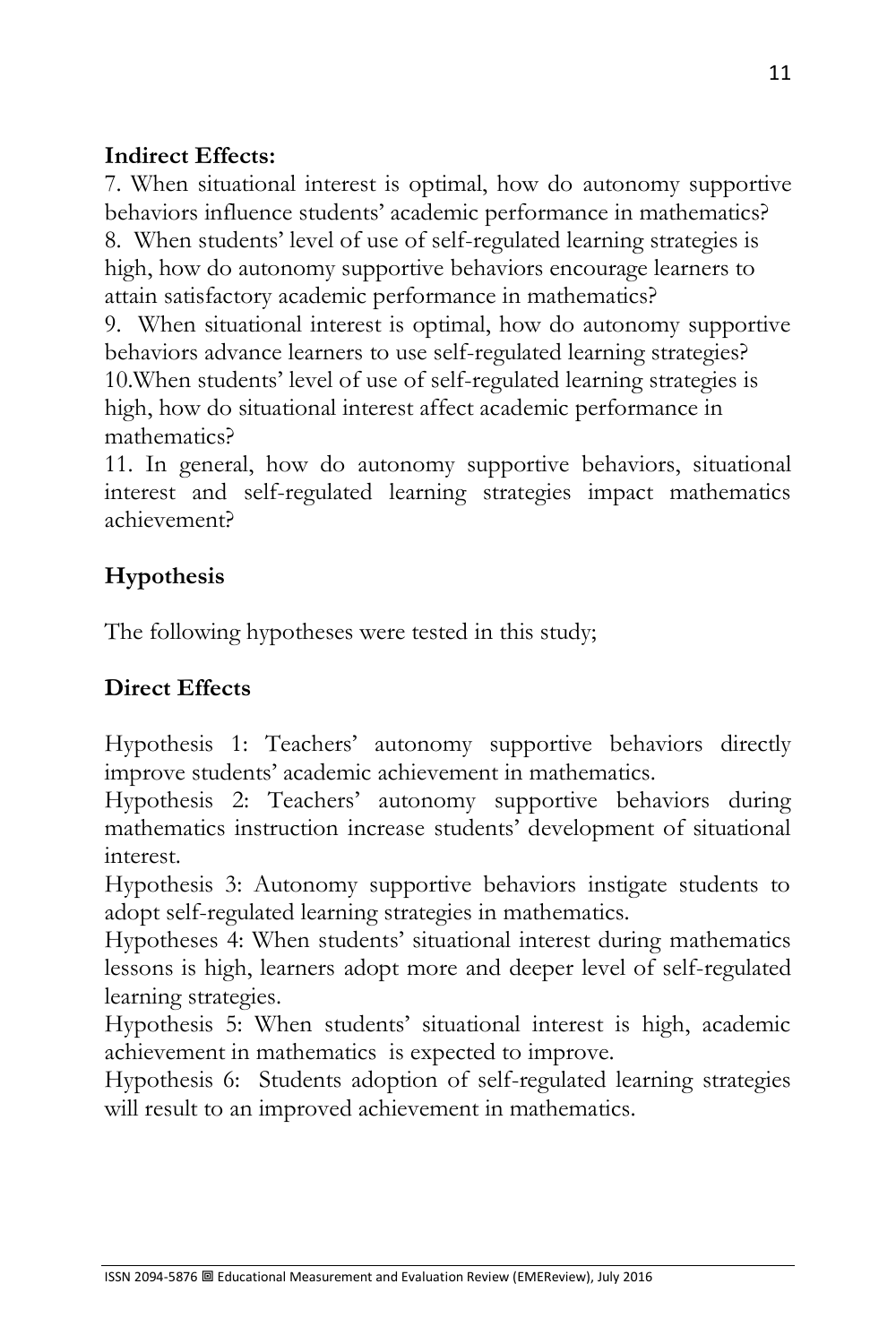#### **Indirect effects**:

Hypothesis 7: When situational interest is high, autonomy supportive teachers' behaviors promote students to attain better academic performance in mathematics.

Hypothesis 8: When students adopt more self-regulated learning strategies, autonomy supportive teachers' behaviors increase their academic achievement in math.

Hypothesis 9: When students' situational interest is high, autonomy supportive behaviors would encourage learners to adopt self-regulated learning strategies.

Hypothesis 10: When students' level of use of self-regulated learning strategies in mathematics is high, increased levels of situational interest sustain them to achieve better.

Hypothesis 11: In general, when autonomy supportive behaviors, situational interest and use of SRL strategies are experienced at high levels, students' mathematics achievement is improved.

#### **Method**

### **Research Design**

A learning context was structured and maintained where teachers' autonomy supportive behaviors were ensured to exist and were held constant so as to affect student's development of situational interest, use of self-regulated learning strategies, and improve mathematics academic achievement. The explanatory, cross-sectional design was utilized and analysis of data were made across variables of autonomy supportive behaviors, situational interest, self-regulated learning strategies, and math achievement. Finally, Structural Equation Modeling (SEM) tested fitness of the proposed model to the data.

### **Participants and Procedure**

A permission to conduct a research with the fourth year students as the participants was secured from authorities of Manggahan High School, Division of Pasig City, Philippines and proposed plans for gathering data were discussed.

The Learning Climate Questionnaire (LCQ) was administered and those students whose means were below 3.5 in the LCQ were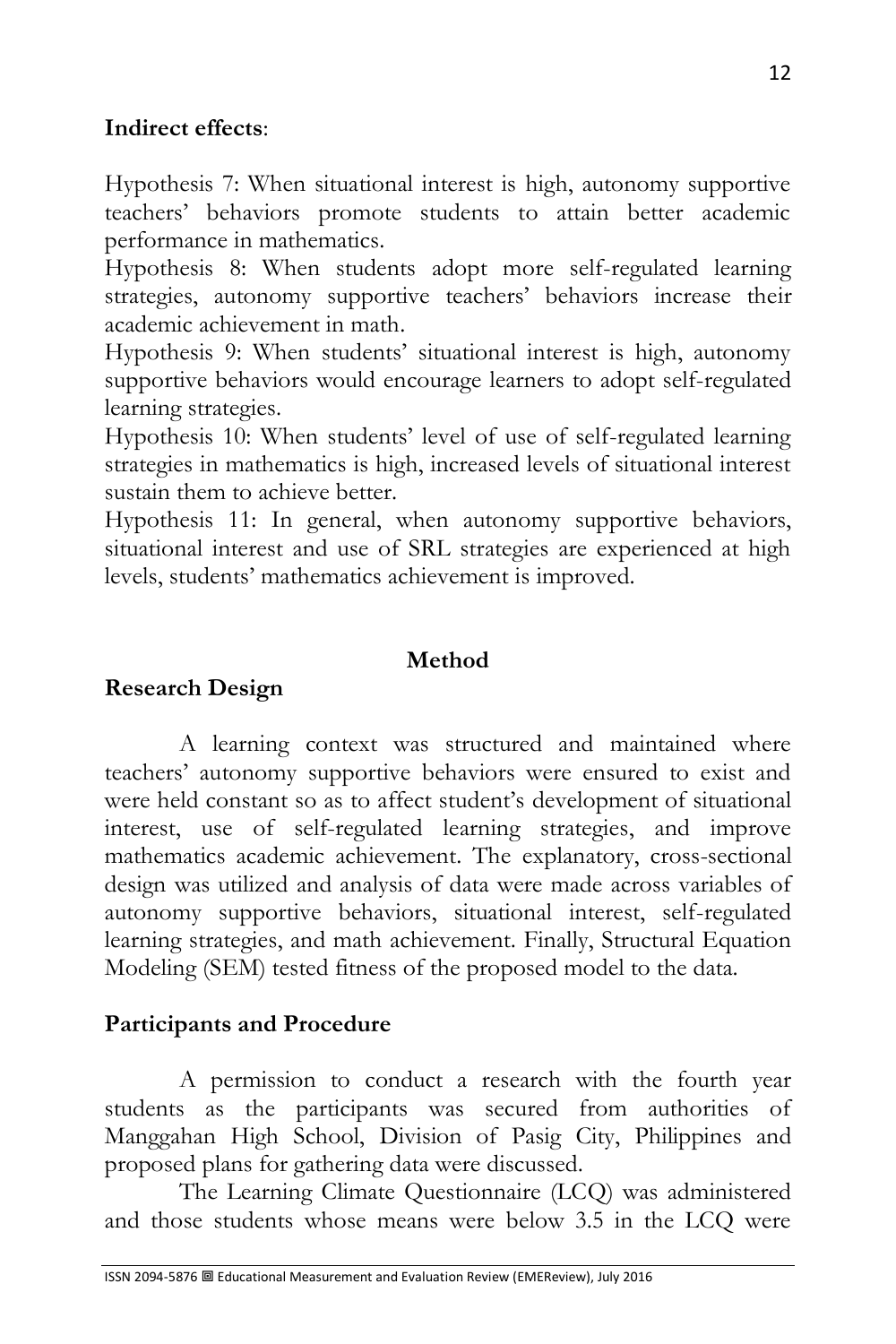selected as participants. This is to ensure a context low in autonomy supportive behaviors. Only 417 out of the original number of 423, (58.04% males, mean age=15.38 years old) were able to complete the scales. Aside from having low levels of perceived autonomy supportive teachers' behaviors (*M*=3.23, disagree to strongly disagree to items of LCQ), the participants have varied socioeconomic background, with more than half (56.17%) of them having family monthly income lower than Php10,000.

### **Instruments**

**Learning Climate Questionnaire (LCQ).** This is the short version scale that measures the degree to which the students perceive their teachers as supporting their autonomy. Items were adapted from the Learning Climate Questionnaire developed by Tsai et al., (2008), (e.g., "*I felt that my teacher provided me choice and options*"). The scale has good internal consistency, Cronbach's alpha=*0.983*. Responses were given on a 7-point Likert type scale. Goodness of fit indices supported unidimensionality (CMIN/df=4.7; NFI=.96; IFI=.97 and TLI=.95).

**Situational Interest Survey (SIS).** This 12- item Likert type scale was developed by Lenninbrink-Garcia, Durik, Conley, Barron, Tauer, Karabenick, and Harackiewicz (2010) and is made up of three factors (triggered situational interest, maintained situational interestfeelings, and maintained situational interest-values). All indices of reliability of item scores were good. The subscales measured situational interest in Math domain; Triggered-SI consisted of 4 items;  $\alpha$  = .813 ( e.g. "*My math teacher is exciting*"), maintained-SI-feelings have 4 items; α.= . 850 (e.g. "*I am excited about what we are learning in math"*) and maintained-SI-values consists of 4 items; α.= . 811 (e. g. *The things we are studying in math are important to me"*). Responses were given on a 6 point Likert scale that ranged from 1 (*disagree strongly*) to 6 (*agree strongly*).

**Academic–SRL-Scale (A-SRL-S).** This is a self-report 55 item scale consisting of 7 subscales that measures self-regulated learning strategies in academic settings (Magno, 2010) and is made up of seven factors. The sub-scales have high internal consistency: Memory Strategies ( $\alpha$ . = .881); Goal setting strategies ( $\alpha$ . = .677); Self Evaluation ( $\alpha$ . = .848); Seeking assistance strategies ( $\alpha$ . = .704) Environmental structuring ( $\alpha$ . = .742), Learning responsibility strategies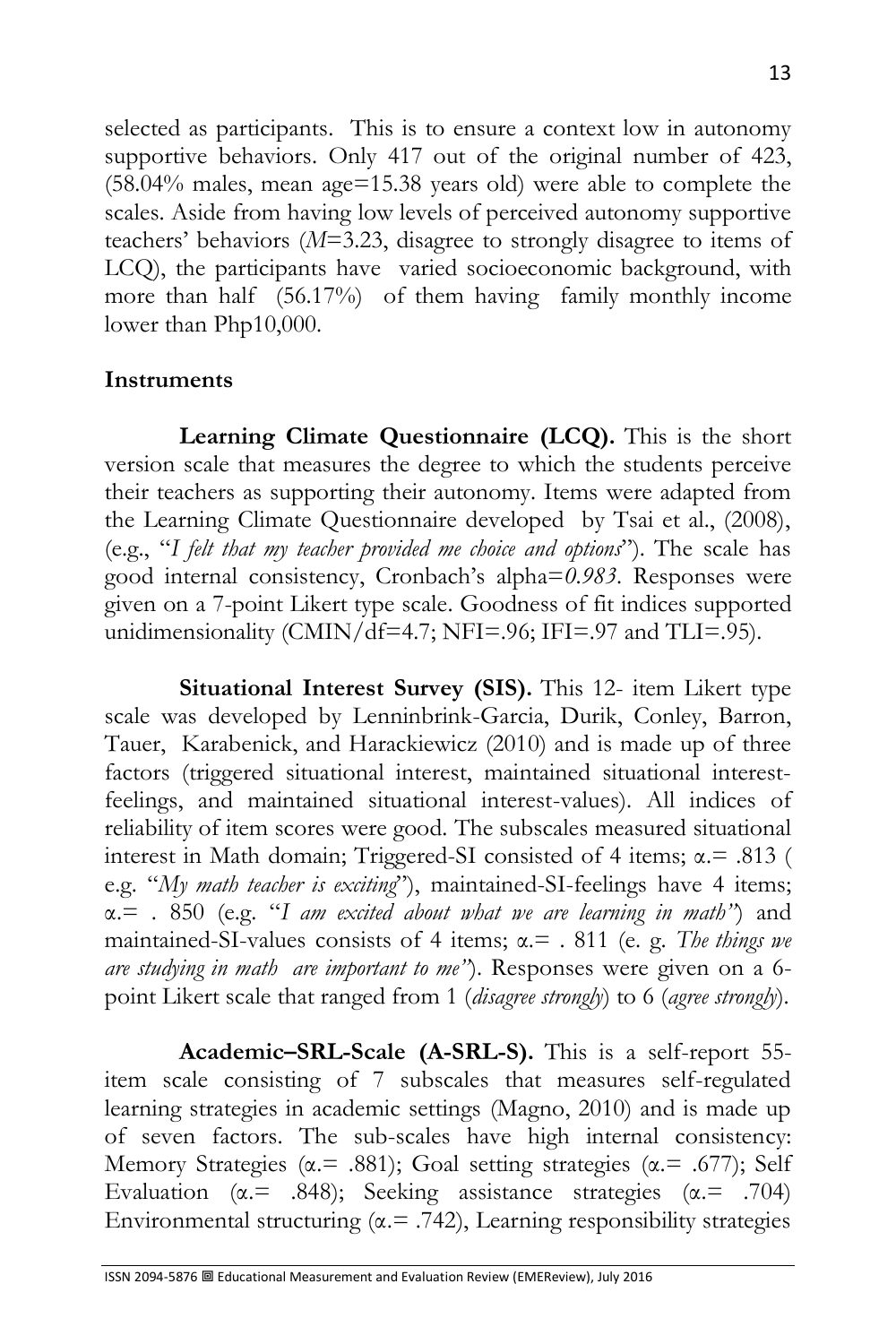( $\alpha$ . = .714); and Organization strategies ( $\alpha$  = .725). Responses are given on a 4-point Likert scale and ranged from 1 (never) to 4 (always).

**Math Test.** This is a 35-item test used to measure students' competencies in Mathematics 4 on the topic, "Graphing Quadratic Function". The test items were aligned to curriculum standards, checked by experts, and TOS has been prepared, thus attained content validity. The discrimination and difficulty indices were determined using the Classical Test Theory (CCT)*.*. The reliability was established by determining its Cronbach's alpha (Table 1) (alpha=.712 p<.05).

### **Data Collection**

Collection of data went through 3 phases; Phase 1 is orientation, training, and seminar-workshop for teachers. The existence of an autonomy supportive learning context, situational interest and utilization of self regulated learning strategies was ensured in this phase. It included development of lesson plan, preparation of the modules and training design for teachers and conduct of the orientation, training and seminar workshop for math teachers. Phase 2 involved conducting and monitoring the 5-day series of mini lessons which exposed the participants under highly autonomous supportive teachers while phase 3 was the administration of the instruments. The scales were distributed at the end of each period while mathematics test was administered on the following week after the mini lessons.

### **Data Analyses**

Two tests were done initially, to satisfy the assumptions of multivariate and SEM analyses; the directionality and data related assumptions. Temporal precedence and unidirectionality were ascertained. Tests for normality and homoscedasticity of the data were carried out. Normality was induced and homoscedasticity was diagnosed. Descriptive statistics and reliability estimates of each scale were calculated. Bivariate correlations were done and SEM with Maximum Likelihood Technique was utilized to estimate the coefficients between parameters to answer the research questions and hypotheses posed in the beginning of this study. Parameter estimates between latent variables indicating direct and indirect effects and coefficients of their corresponding indicators were analyzed with the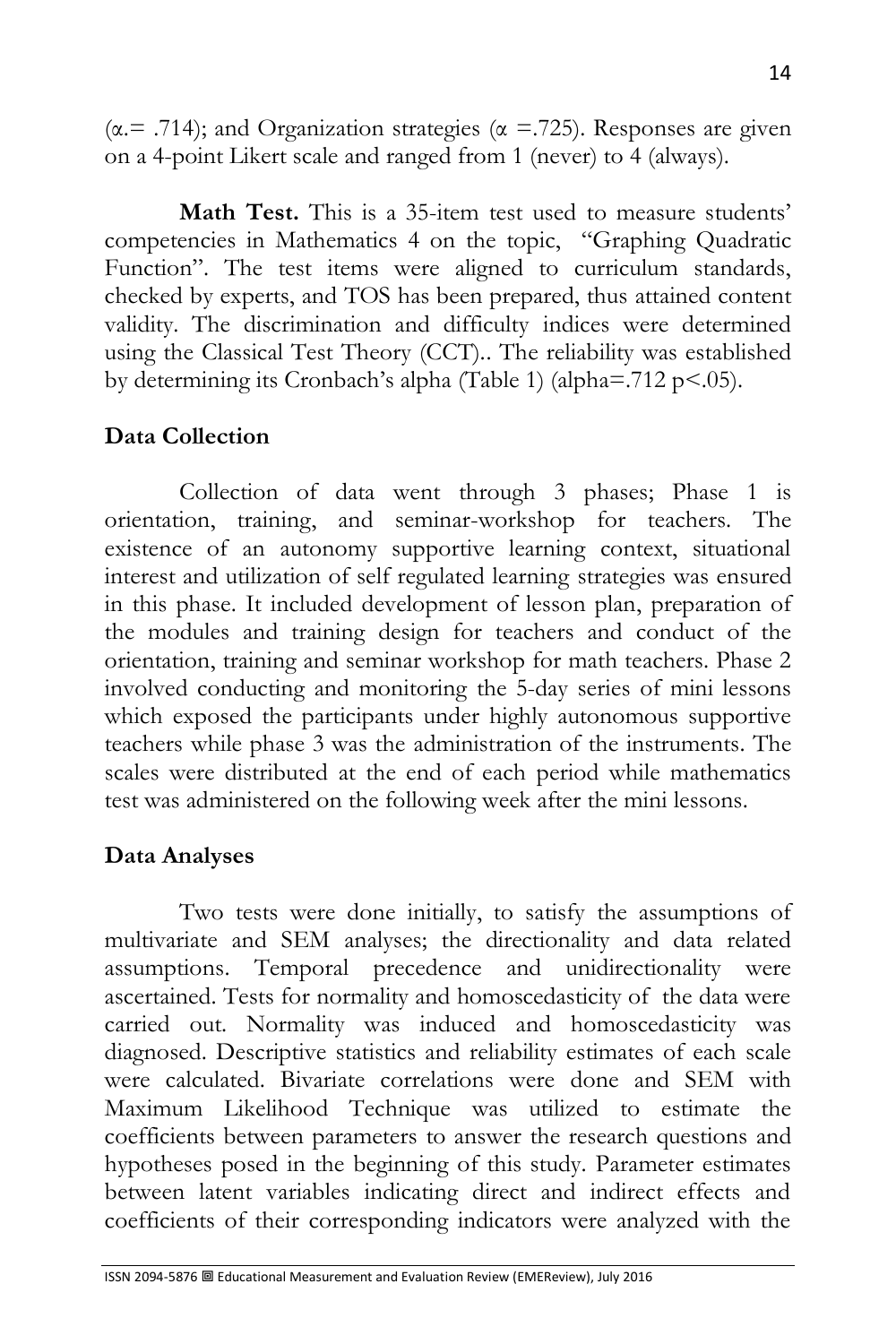technique. This was followed by assessment of model fit (Joreskog & Sorbom, 1989). Interpretations and recommendations by Schermelleh-Engel, Moosbrugger, & Müller (2003) were applied.

#### **Results**

The model tested the directionality related assumptions specified in the hypothesis. Autonomy supportive behaviors, an exogenous variable, has arrows pointing to situational interest, self regulated learning strategies and math achievement which are the endogenous variables or the downstream variables. The latent constructs have arrows pointing to their respective manifest variables characterizing a reflective model. Disturbance and error terms have no covariance symbols connecting them. The model is recursive; theories and previous findings served as the bases for the specification.

Levene's test was similarly done to find for the homogeneity of variances across teachers' autonomy supportive behaviors, results are shown in Table 1.

Table 1

*Levene's Test for Homogeneity of Variance Across Autonomy Supportive Learning Behaviors*

| O<br>Variables                        | Levene's  | $df_1$ | df2 | p    |
|---------------------------------------|-----------|--------|-----|------|
|                                       | Statistic |        |     |      |
| (1) Triggered-Situational Interest    | 1.909     | 27     | 385 | .005 |
| (2) Maintained Situational Interest - | 1.645     | 27     | 385 | .024 |
| Feelings                              |           |        |     |      |
| (3) Maintained Situational Interest-  | 1.421     | 27     | 385 | .082 |
| Values                                |           |        |     |      |
| (4) Memory                            | 1.504     | 27     | 385 | .053 |
| (5) Goal Setting                      | 1.477     | 27     | 385 | .061 |
| (6) Self evaluation                   | 2.050     | 27     | 385 | .002 |
| (7) Seeking Assistance                | .988      | 27     | 385 | .484 |
| (8) Environmental Structuring         | 1.034     | 27     | 385 | .420 |
| (9) Learning Responsibility           | .975      | 27     | 385 | .502 |
| $(10)$ Organizing                     | 1.156     | 27     | 385 | .272 |
| $(11)$ Competence 1                   | 2.233     | 27     | 385 | .001 |
| (12) Competence 2                     | .961      | 27     | 385 | .524 |
| (13) Competence 3                     | 2.293     | 27     | 385 | .000 |

The obtained Levene's statistics reflected that majority of the variables are non significant  $(p>0.05)$  indicating that the variances of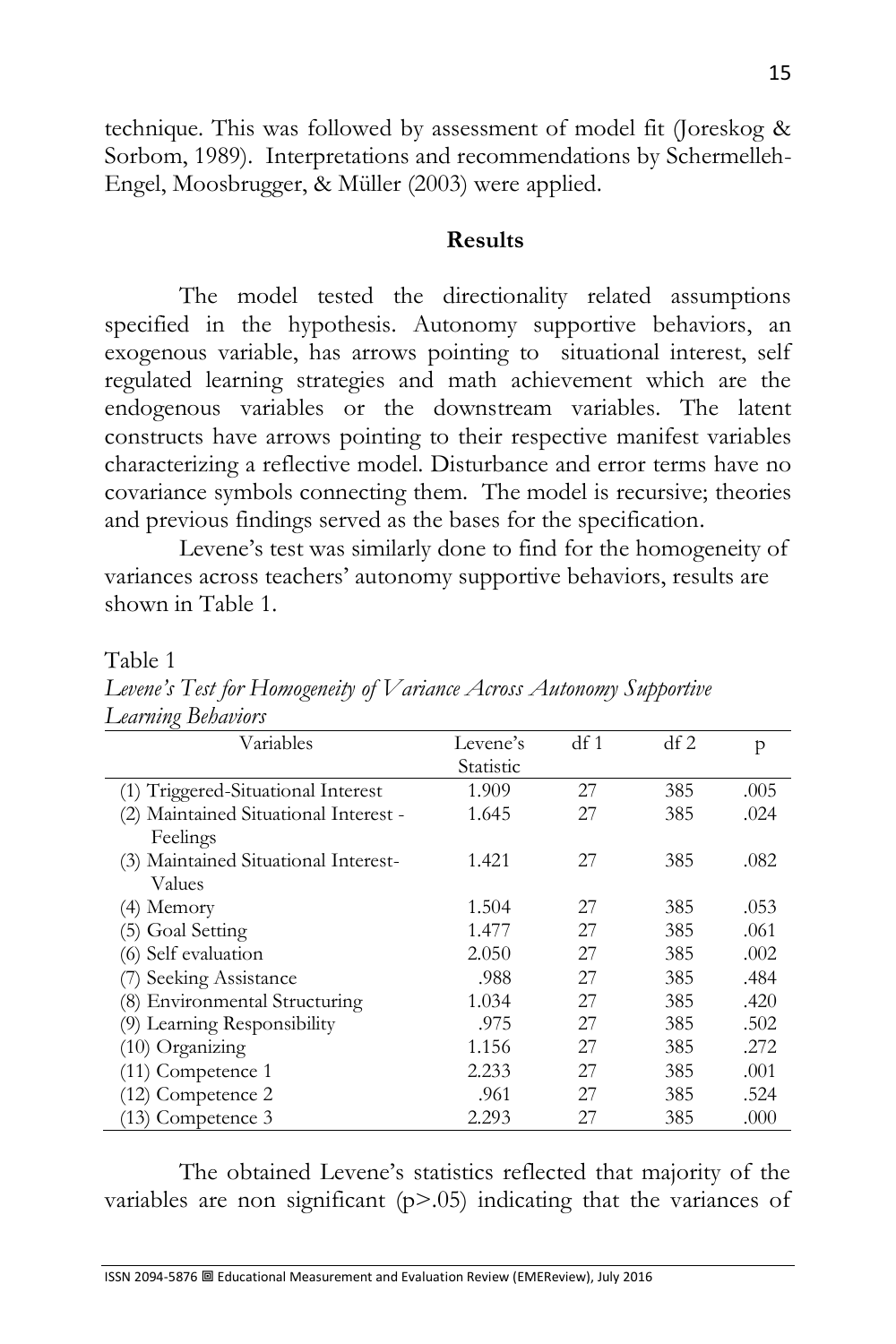these variables across autonomy supportive behaviors are homogenous, thus, decision to proceed to the major analysis was warranted.

Table 2

| Means, Standard Deviations, Confidence Intervals, Cronbach's alpha of        |
|------------------------------------------------------------------------------|
| Autonomy Supportive Teaching Behaviors, Situational Interest, Self-regulated |
| Learning Strategies and Mathematics Academic Achievement (N=417)             |

| Variables                                 | М     | SD   |                |     | Minimum Maximum Confidence Cronbach's<br>Interval | Alpha |
|-------------------------------------------|-------|------|----------------|-----|---------------------------------------------------|-------|
| Autonomy Supportive<br>Behaviors          | 5.39  | 1.02 | 2.02           | 7.0 | .013                                              | .983  |
| Triggered-Situational<br>Interest         | 4.65  | .92  | 1.67           | 6.0 | .002                                              | .813  |
| Maintained Situational<br>Interest-       | 4.74  | .86  | 1.50           | 6.0 | .002                                              | .850  |
| Feelings                                  |       |      |                |     |                                                   |       |
| Maintained Situational<br>Interest-Values | 4.93  | .85  | 1.00           | 6.0 | .002                                              | .811  |
| Memory                                    | 2.71  | .61  | 1.40           | 4.0 | .002                                              | .831  |
| Goal Setting                              | 2.90  | .61  | 1.00           | 4.0 | .002                                              | .677  |
| Self Evaluation                           | 2.96  | .50  | 1.67           | 4.0 | .002                                              | .848  |
| Seeking Assistance                        | 2.85  | .48  | 1.50           | 4.0 | .001                                              | .704  |
| Environmental<br>Structuring              | 3.14  | .57  | 2.00           | 4.0 | .002                                              | .740  |
| Learning Responsibility                   | 3.04  | .54  | 1.40           | 4.0 | .002                                              | .714  |
| Organizing                                | 3.06  | .51  | 1.50           | 4.0 | .002                                              | .725  |
| Competence 1                              | 8.06  | 2.82 | $\theta$       | 10  | .008                                              | .813  |
| Competence 2                              | 11.43 | 4.64 | $\theta$       | 20  | .014                                              | .852  |
| Competence 3                              | 1.49  | 1.71 | $\overline{0}$ | 5   | .005                                              | .840  |

Table 2 shows that the participants perceived their teachers to be autonomy supportive of their learning. Similarly, they have developed and possessed different forms of situational interest and have utilized to certain levels self-regulated learning strategies. It is also shown that they acquired certain competencies on the three dimensions of math achievement. The standard deviations reflect that there was no abnormal spread of the data.

Reliability estimates for the scales ranged from alpha=0.68-0.98 indicating that items have acceptable to excellent internal consistency.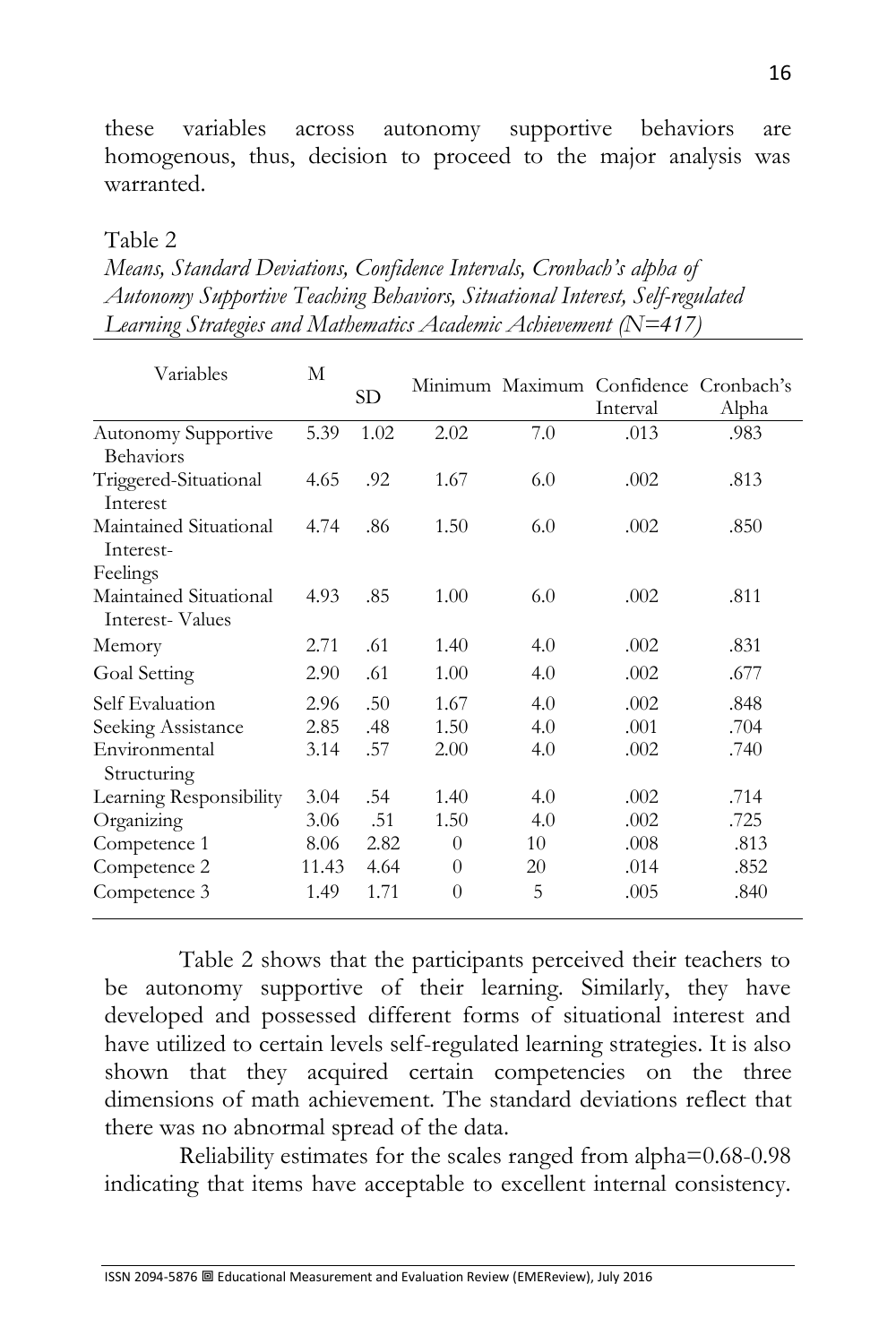Truncated estimates for the path coefficients during SEM analysis are avoided (Kline, 2011, p. 123).

Confirmatory factor analysis validated the factors for each latent variables while bivariate correlations between dimensions are found to be linear. The correlations among and between the dimensions or factors of situational interest, self-regulated learning strategies, and mathematics achievement were tested at  $p=01$  and  $p=$ .05 (2-tailed level of significance). Table 3 showed that the bivariate correlations are positive and are higher between indicators of the same construct supporting convergent validity. The positive correlations between dimensions support linearity and are significant indicating the certainty that regression weights of considerable estimates can be calculated, a realization of another assumption for SEM.



*Figure 1*. Effects of Autonomy Supportive Behaviors on Mathematics Achievement via Situational Interest and Self Regulated Learning Strategies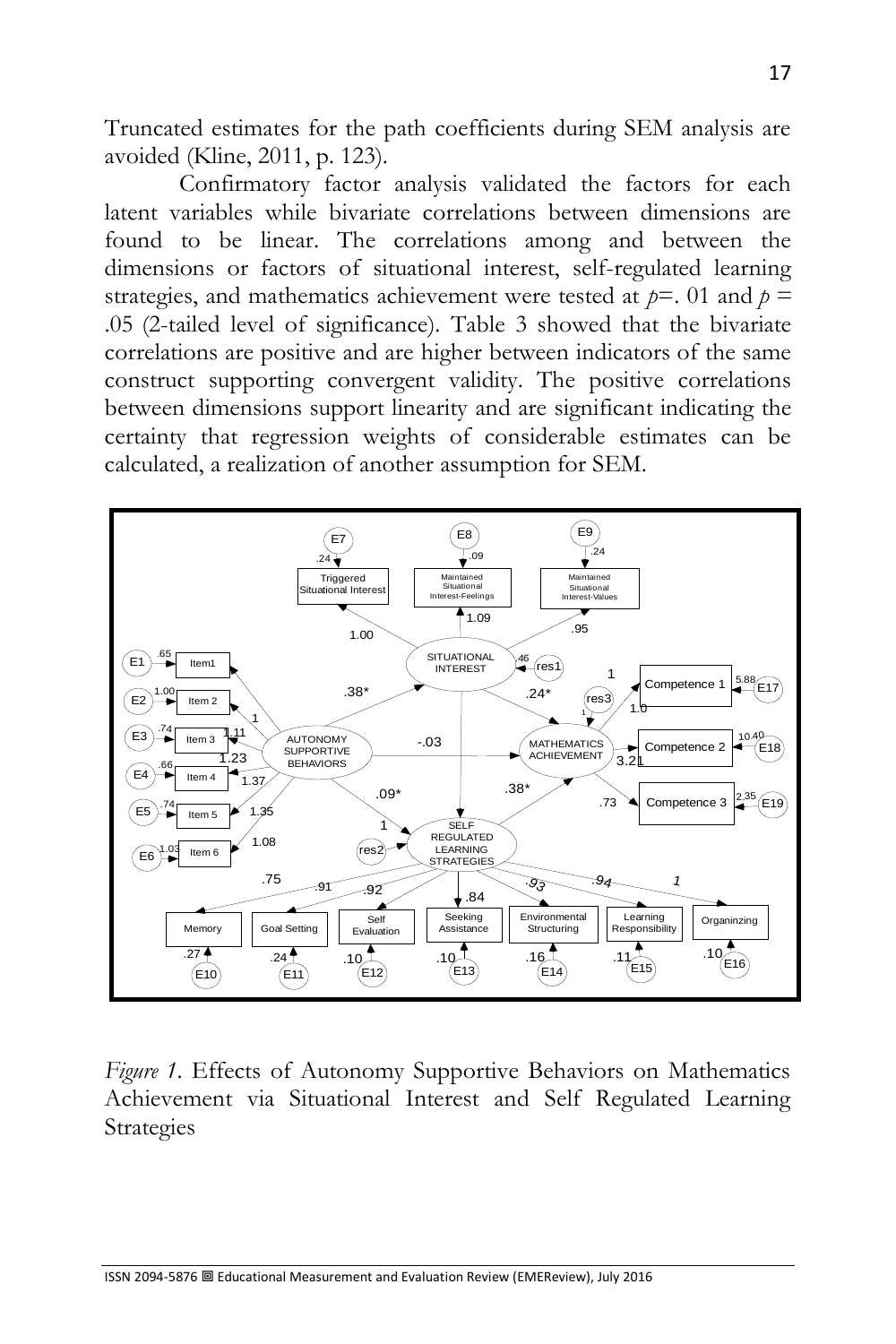In the figure, teachers' autonomy supportive behaviors' direct effect on mathematics achievement (parameter estimate =-.03) is not significant, hence there is no supporting evidence as whether to confirm or not Hypothesis 1. However, the direct effects of the rest of the variables on each other and on math achievement are all positive, significant, and high, indicating that Hypothesis 2 to Hypothesis 6 are supported. Based on these direct effects, results implied that for every 1 unit increase in perceived teachers' autonomy support, there is a corresponding  $38\%$  increase in students' situational interest  $(p<.001)$ and 9% increase in self regulated learning strategies *(p*<.05), respectively. On the other hand, situational interest significantly and directly affected students' SRL strategies (parameter estimate= 0.15, *p*<.001) and Math achievement *(*parameter estimate= 0.24, *p*<.05*),* thus supporting Hypothesis 4 and Hypothesis 5, respectively. It implied that for every 1 unit increase in situational interest, a corresponding 15% and 24% increase resulted in self-regulated learning strategies and math achievement, respectively. Lastly, a direct effect of self-regulated learning strategies on math achievement is likewise significant, (estimate=.38,  $p \le 0.001$ ), supporting Hypothesis 6 and indicating that for every 1 unit increase in self regulated learning strategies, a corresponding 38% increase is carried over to math achievement.

The hypothesis on the existence of indirect effects of autonomy on math achievement via situational interest and SRL, as well as the indirect effect of autonomy on SRL via situational interest, and situational interest on math achievement via SRL are all supported by the results. Evidences for indirect causal relationships can be interpreted through the products of indirect effects (Kenny, 2008). Thus, following this statement, as shown in Figure 1, it is implied that during increased levels of situational interest, autonomy supportive behaviors impact positively math achievement *(*indirect effect, .38 x .24 = .091)*,* supporting Hypothesis 7 and implying further that for every unit increase in autonomy, 9.1% is carried over to math achievement, through situational interest. This indicates that situational interest served as the presumed mediator, which explains the effect of autonomy to math achievement. This also implies that autonomy supportive behaviors impact math achievement through increased situational interest.

On the other hand, the indirect effect of autonomy to math achievement via SRL strategies (indirect effect, .09 x.38=.0342)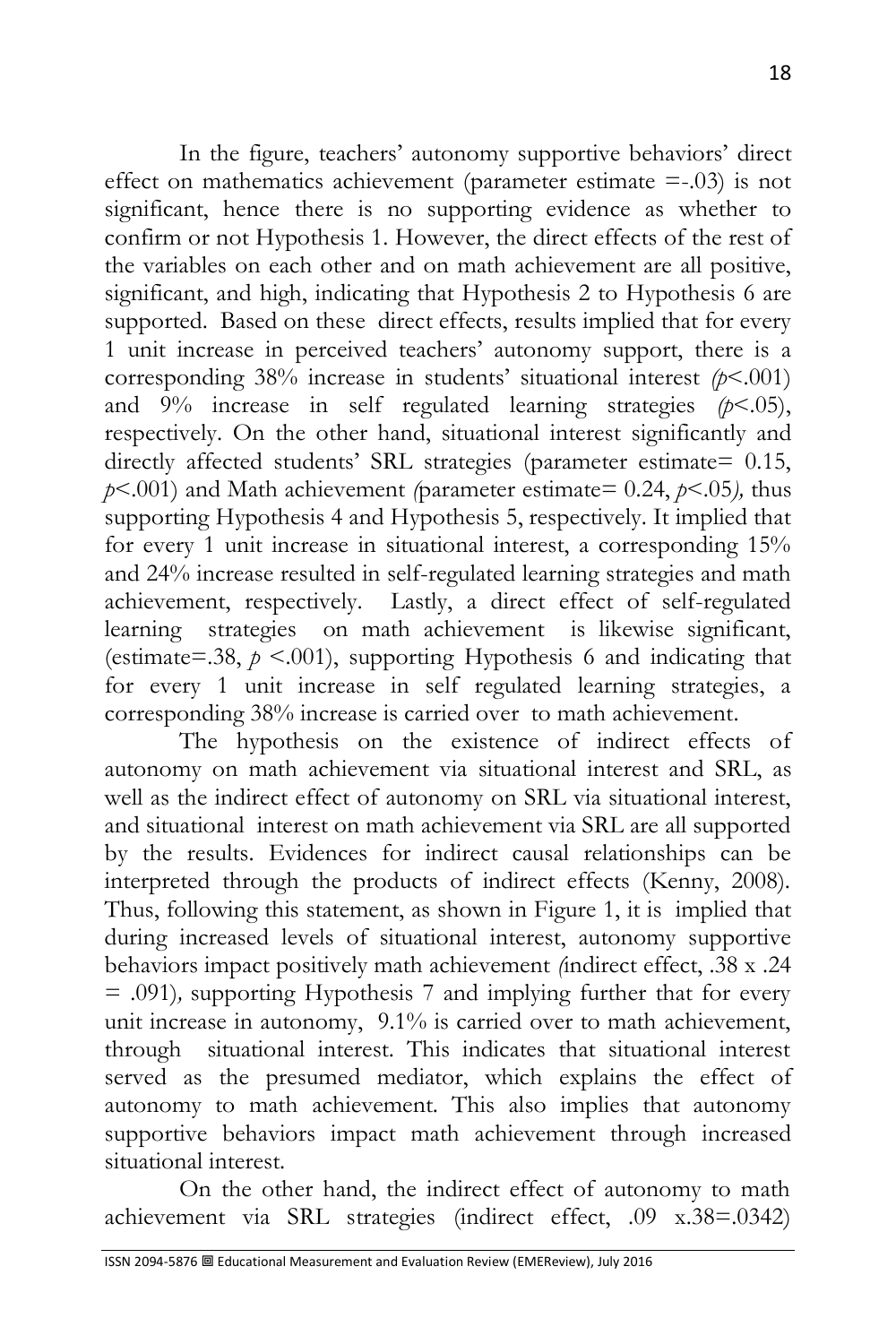supported Hypothesis 8. The results implied that when students are prompted to use available SRL strategies due to autonomy supportive behaviors, an effect of 3.42% is carried over to math achievement. In addition, as reflected in the model, at high levels of situational interest, autonomy supportive behaviors correspondingly would affect SRL (indirect effect=.057), supporting Hypothesis 9. This indicates that a 5.7% effect is carried over to SRL via situational interest for every unit increase in autonomy support. The findings suggest that the use of SRL strategies can also be significantly improved by autonomy supportive behaviors by increasing the levels of situational interest. In addition, as manifested in Figure 1, situational interest impacts math achievement via SRL (indirect effect= .057), supporting hypothesis 10. This connotes that through increased self-regulated learning strategies, the 5.7% effect of situational interest is carried over to math achievement.

The calculated total effects=.74, presaging that a 74% increase is attained in math achievement by the influence of autonomy supportive behaviors through situational interest and self-regulated learning strategies supporting hypothesis 11. The resulting goodness of fit indexes evaluated that the model is supported by the data. Since absolute fitness of test,  $\chi^2$  =376.795,df=147, or CMIN/df=2.535, p<.000 is significant, other indices were examined; Root Mean Square Error of Approximation (RMSEA) = 0.061; Tucker Lewis Index (TLI)  $= 0.925$ ; Comparative Fit Index (CFI)  $= 0.936$  and Incremental Fit Index (IFI)= .937. Majority of these indices are within the acceptable range which indicates that the model fits the sample well. The data also met the required assumptions for the SEM and multivariate analysis, hence a strong argument is made that the model cannot be rejected and is as good as true.

#### **Discussion**

The model, which describes how perceived teachers' autonomy supportive behaviors improve mathematics achievement is the present study's major contribution to empirical research. The developed model hypothesized that similar with previous findings, mathematics achievement is predicted by the direct effects of autonomy supportive behaviors, situational interest and self-regulated learning strategies, and emphasized, which is unique in this study, the indirect effects or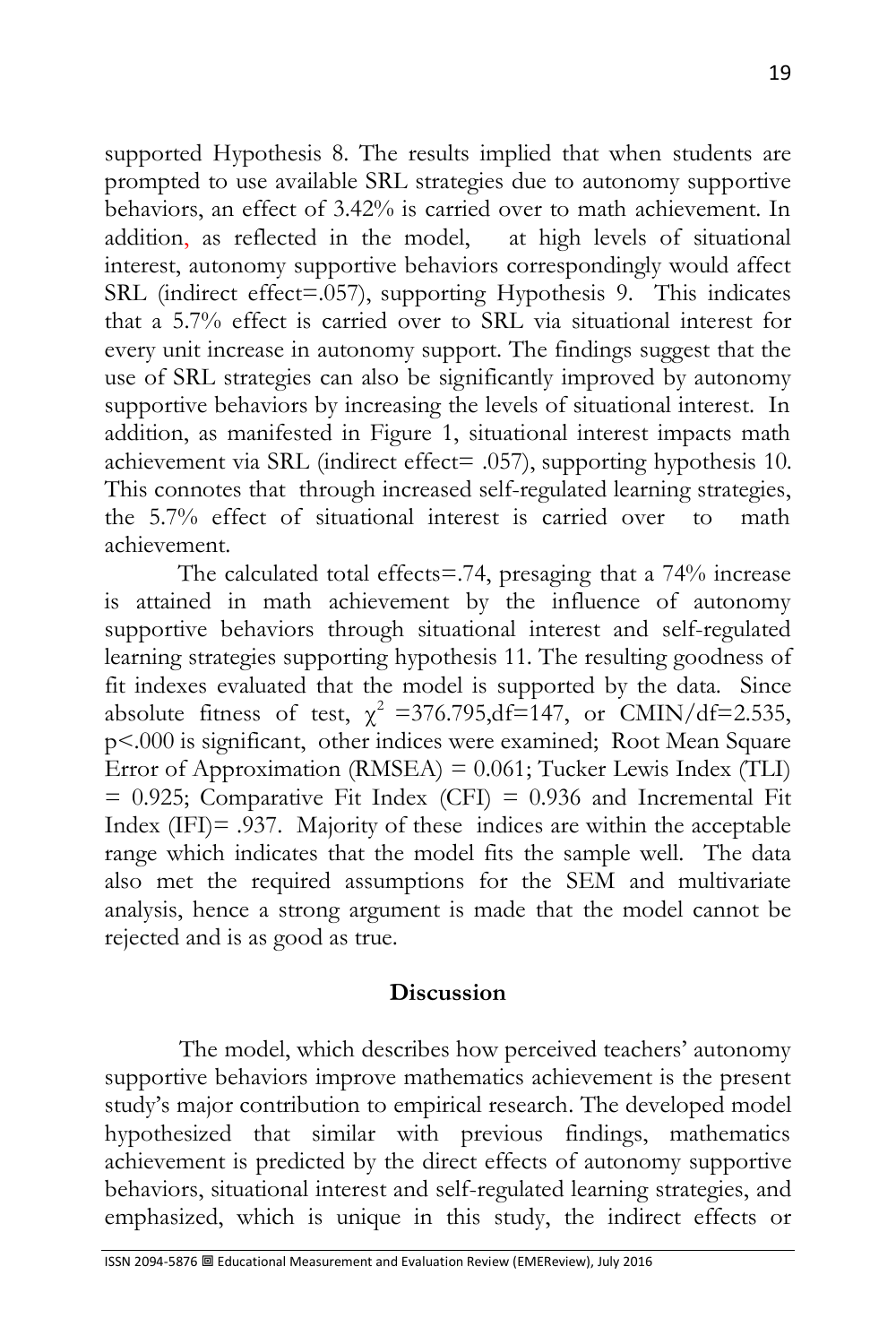associations between these variables can provide more meaningful pathways to explain mathematics achievement.

The tested model explains that the effects of teachers' autonomy supportive behaviors to math achievement was plausibly mediated by situational interest and self regulated learning strategies as shown by the significant magnitudes of these two constructs to math achievement. With their inclusion in the causal process, an indirect effect of autonomy supportive behaviors is carried over to math achievement. This confirmed the seemingly facilitating roles of situational interest and self-regulated learning strategies in transmitting the positive influences of teachers' autonomy supportive behaviors to mathematics achievement whenever they are present. It suggests that when teachers are more autonomy supportive, students' interests are triggered which serves as the "spark" that ignites the learner's curiosity to know more thus engage in all activities (Hidi & Harakiewicz, 2000). When students engage more they experience positive affect, enjoy even more in difficult tasks and see the tasks as meaningful and valuable. The more that they interact with other learners and with the materials during activities, there is hands on, hearts on, and minds on, characterizing a learner centered curriculum (Ocampo, 2008). In this context, to sustain their satisfaction, learners are led to self regulate their actions. With the continuous and increased support from the outside source, which in this situation, the teachers' autonomy supportive behaviors, students maintain the feelings of interestingness in the 3 dimensions, resulting in more use of self regulated learning strategies. The learners acquired more tools in the form of SRL strategies which aid them in learning; consequently, they are able to achieve the competencies required of them. This context finally led to higher achievement in math (Harakiewicz, Barron, Durik, Tauer, & Linnenbrink-Garcia, 2008). Although the direct effect of teachers' autonomy supportive behaviors which leads to better mathematics achievement (Tsai et al, 2006; Assor, Kaplan, & Roth, 2002; and Wilsons & Simons, 2002) was not provided with evidence for confirmation in this study, however, how teachers' autonomy affects math achievement is clearly manifested. These outcomes confirmed the similar influences to math achievement, obtained in the study conducted by Hidi & Harakiewicz (2000), Schraw, Flowerday, and Lehman (2001) and Dohn, Madsen, and Malte (2009). On the other hand, when students utilize SRL often as the result of interestingness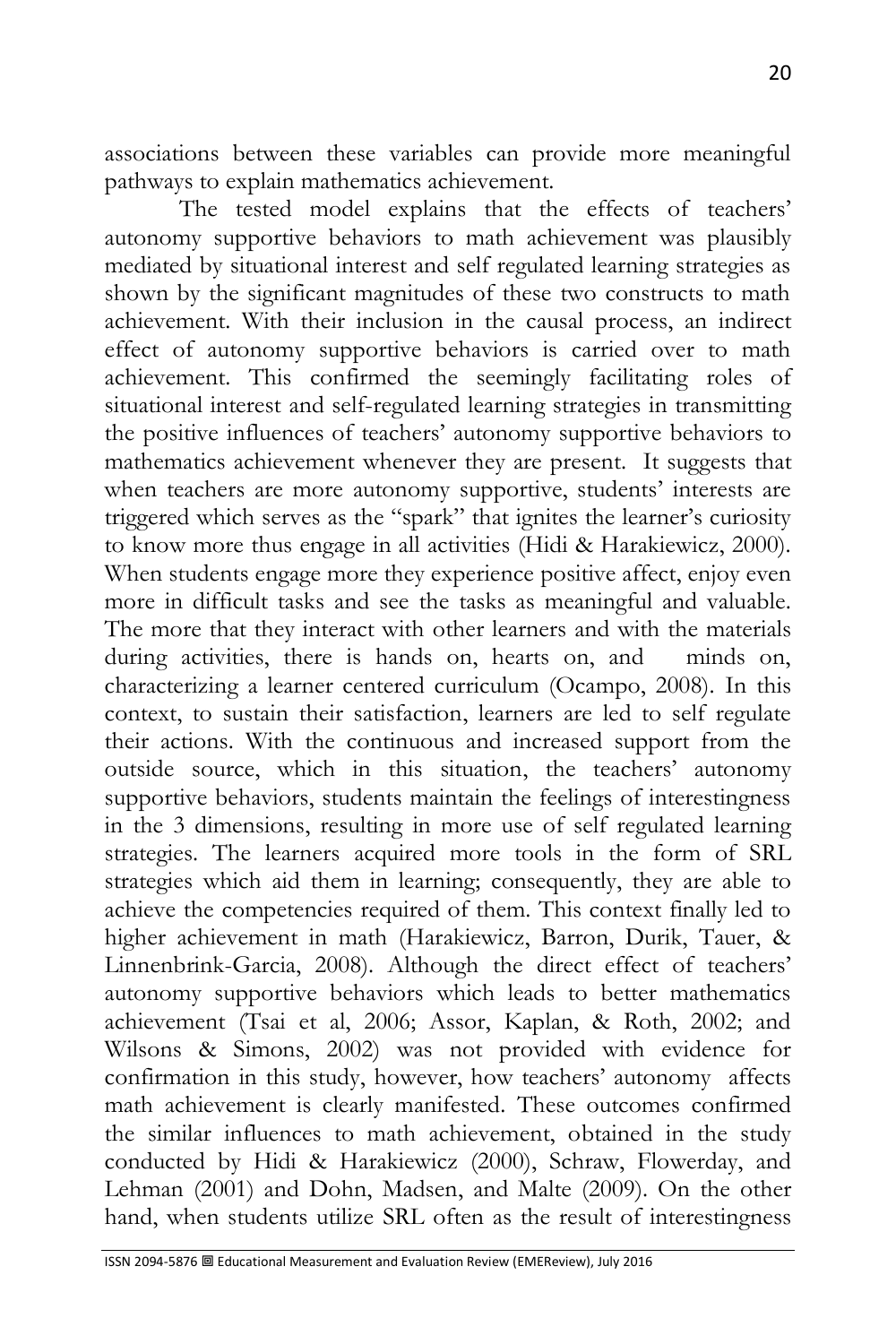of the learning context, they are aided in facing and overcoming challenges in math instruction, enabling them to analyze, process, comprehend, do mathematical computations with accuracy thereby attaining the competencies expected of them, and finally improve mathematics achievement. These results were also found in the studies conducted by Soric' and Palekcic' (2009), Camahalan (2006), and Arzal (2011). However, it should be reiterated that positive effects of situational interest and self regulated learning strategies on math achievement become significant only when the learning context is autonomy supportive. These triadic relationships which are not yet explicated well in the research arena affords valuable findings that support self-determination theory (Deci & Ryan, 2000), stating that positive outcomes are possible when necessary social nutriments from the outside are provided. Teachers' autonomy supportive behaviors supply the necessary "nutriments" needed for the development and improvement of situational interest making learners to self-regulate their learning strategies, become self determined and consequently attain higher mathematics achievement. These behaviors provide the necessary encouragements for learners to overcome their fears, be one in the group, and/or recognize their potentials which lead to more development of situational interest and adoption of more selfregulated learning strategies. This explains why the urgent need to support autonomy of our learners.

Teachers' autonomy supportive behaviors effect on math achievement is explained best by the development of situational interest and SRL strategies among learners. Findings of this study fit well the Self Determination Theory (Deci & Ryan, 1985; 1991; 2010) and has wider range of application in the field of education.

#### **References**

- Adams, H. (2004). *Justice for children: The development of autonomy*. (Unpublished doctoral dissertation). Rice University, USA.
- Arzal, S. (2011). The impact of self-regulation instruction on mathematics achievements and attitudes of elementary school students. Retrieved fromegitimvebilim.ted.org.tr/index.php /EB/article/download/4/2
- Assor, A., Kaplan, H., & Roth, G. (2002). Choice is good, but relevance is excellent: Autonomy-enhancing and suppressing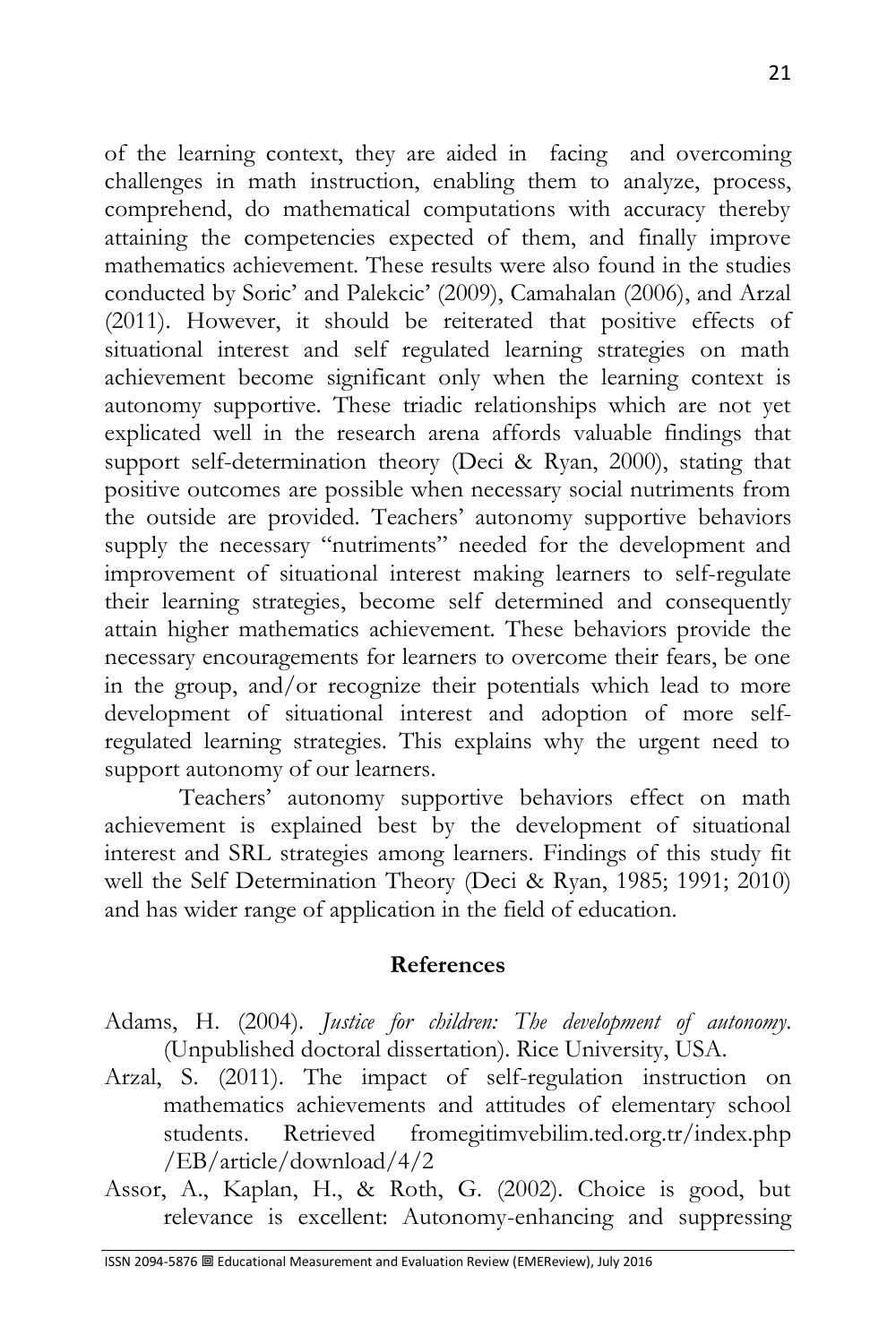teacher behaviors predicting students' engagement in schoolwork. *British Journal of Educational Psychology, 72,* 261–278.

- Boekaerts, M., & Minnaert, A. (2006). Affective and Motivational Outcomes of Working in Collaborative Groups. *Educational Psychology, 26*(2)*,* 187-2008.
- Camahalan, F. (2006). Effects of self-regulated learning on mathematics achievement of selected Southeast Asian children. *Journal of Instructional Psychology, 33*(3), 194-205.
- Cleary, T., & Chen, P. (2009) .Self-regulation, motivation, and math achievement in middle school: Variations across grade level and math context. *Journal of School Psychology, 47*(5), 291-314.
- Deci, E. L., & Ryan, R. M. (2000). The "what " and "why of goal pursuits: Human need and the self-determination of behavior. *Psychological Inquiry, 11*, 227-268.
- De Corte, E., Verschaffel, L., & Depaepe, F., (2008). Unraveling the relationship between students' mathematics-related beliefs and the classroom culture. *European Psychologist, 13*(1), 24–36. DOI 10.1027/1016-9040.13.1.24
- DepEd Memo # 49, s. 2002. Operationalization of the DepEd and JICA Cooperation on the Strengthening of Continuing School-Based INSET for Science and Mathematics Teachers.
- Dohn, N., Madsen, P., & Malte, H. (2009). The situational interest of undergraduate students in zoophysiology. *Advances in Physiology Education, 3*,196-201.
- Grinsven, L., & Tillema, H. (2006. Learning opportunities to support student self-regulation: comparing different instructional formats. *Educational Research, 48*, 77-91
- Grolnick, W. S., Ryan, R. M., & Deci, E. L. (1991). The inner resources for school achievement: Motivational mediators of children's perceptions of their parents. *Journal of Educational Psychology, 83*, 508–517.
- Harakiewicz, J., Barron, K., Durik, A.,Tauer, J., Linnenbrink-Garcia, L. (2008). The role of achievement goals in the development of interest: reciprocal relations between achievement goals, interest, and performance. *Journal of Educational Psychology, 100*(1), 105- 122.
- Hidi, S. (1990). Interest and its contribution as a mental resource for learning. *Review of Educational Research, 60,* 549–571.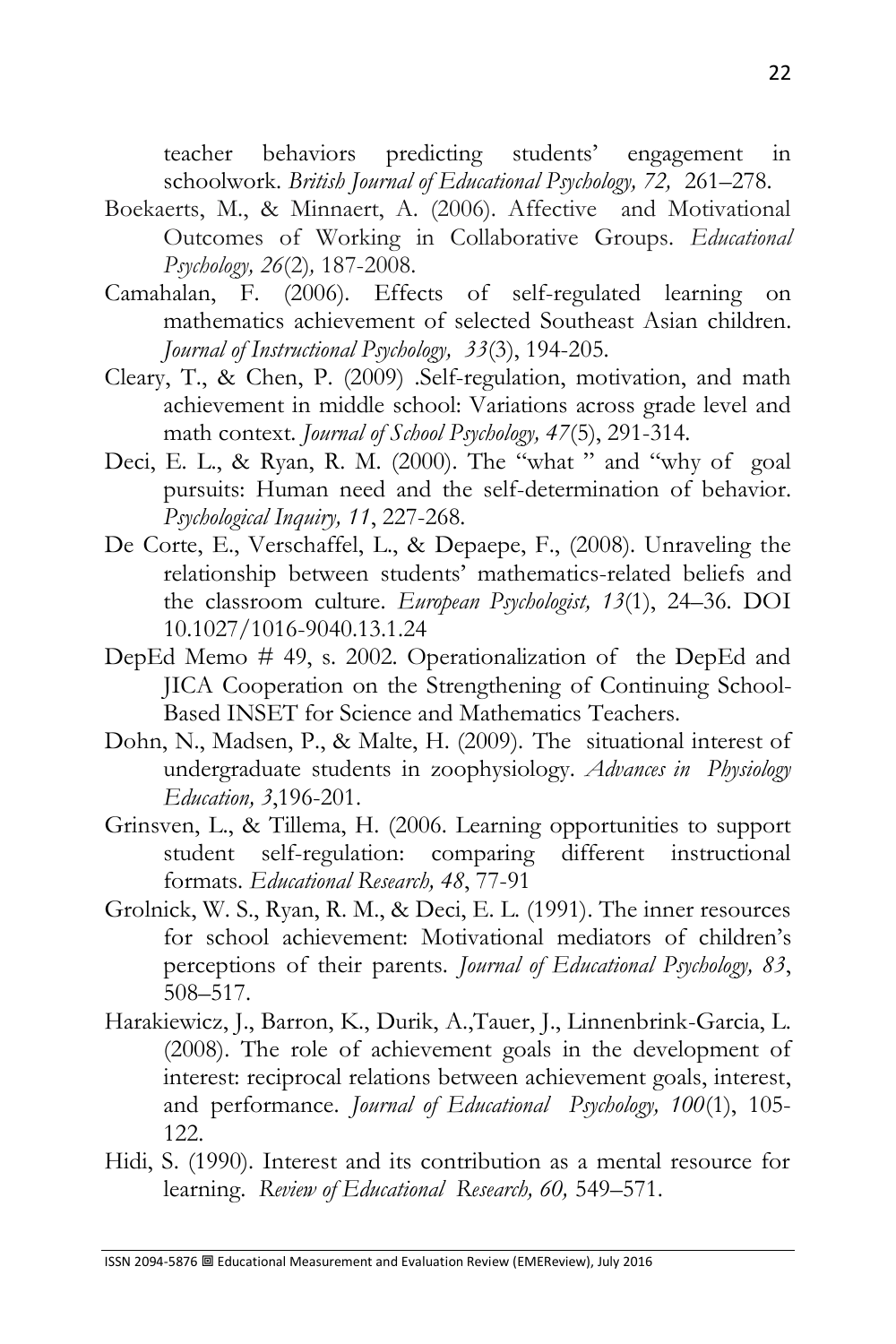- Hidi, S., & Harackiewicz, J. (2000). Motivating the academically unmotivated: A critical issue for the 21st century. *Review of Educational Research, 70,* 151–179.
- Hidi, S., & Renninger, K. A. (2006). The four-phase model of interest development. *Educational Psychologist, 41,* 111–127.
- Linnenbrink-Garcia, L., Durik, A., Conley, A., Barron, K., Yauer, J., Karabenick, S., & Harackiewicz, J. (2010). Measuring situational interest in academic domains. *Educational and Psychological Measurement, 20,* 1-25. DOI: 0.1177/0013164409355699
- Magno, C. (2009). Developing and assessing self-regulated learners. *The Assessment Handbook, 1,* 26-45.
- Magno, C. (2010a). Assessing academic self-regulated learning among Filipino college students: The factor structure and item fit. *International Journal of Educational and Psychological Assessment***,** *5,* 61- 76.
- Magno, C. (2011). The predictive validity of the academic selfregulated learning scale. *The International Journal of Educational and Psychological Assessment, 9*(1), 48-56.
- Magno, C. (2011b). Validating the academic self-regulated learning scale with the Motivated Strategies for Learning Questionnaire (MSLQ) and Learning and Study Strategies Inventory (LASSI). *The International Journal of Educational and Psychological Assessment, 7*(2), 56-77.
- Magno, C., & Ouano, J. (2010). *Designing written assessment of student learning*. QC, Manila: Phoenix.
- Mitchell, M. (1993). Situational interest: Its multifaceted structure in the secondary school mathematics classroom. *Journal of Educational Psychology, 85*, 424–436.
- National Education Testing and Research Center. (2012). [NAT](http://depednaga.com.ph/files/2013-NAT-Presentation-Dr.-Benito-for-DTC.pdf)  [Overview and 2012 Test Results](http://depednaga.com.ph/files/2013-NAT-Presentation-Dr.-Benito-for-DTC.pdf). Retrieved from [http://philbasiceducation.blogspot.com/2013/07/the-national](http://philbasiceducation.blogspot.com/2013/07/the-national-achievement-test-in.html#ixzz3GmUewBhp)[achievement-test-in.html#ixzz3GmUewBhp](http://philbasiceducation.blogspot.com/2013/07/the-national-achievement-test-in.html#ixzz3GmUewBhp)
- Ocampo, C. S. (2008). Country papers: School Based Training Program (SBTP) for Science and Mathematics Teachers: The Philippines Experience. Retrieved from http://hrd.apec.org/images/d/d0/45.19.pdf
- Pierro, A., Presaghi, F., Higgins, T. E., & Kruglanski, A.W. (2009). Regulatory mode preferences for autonomy supporting versus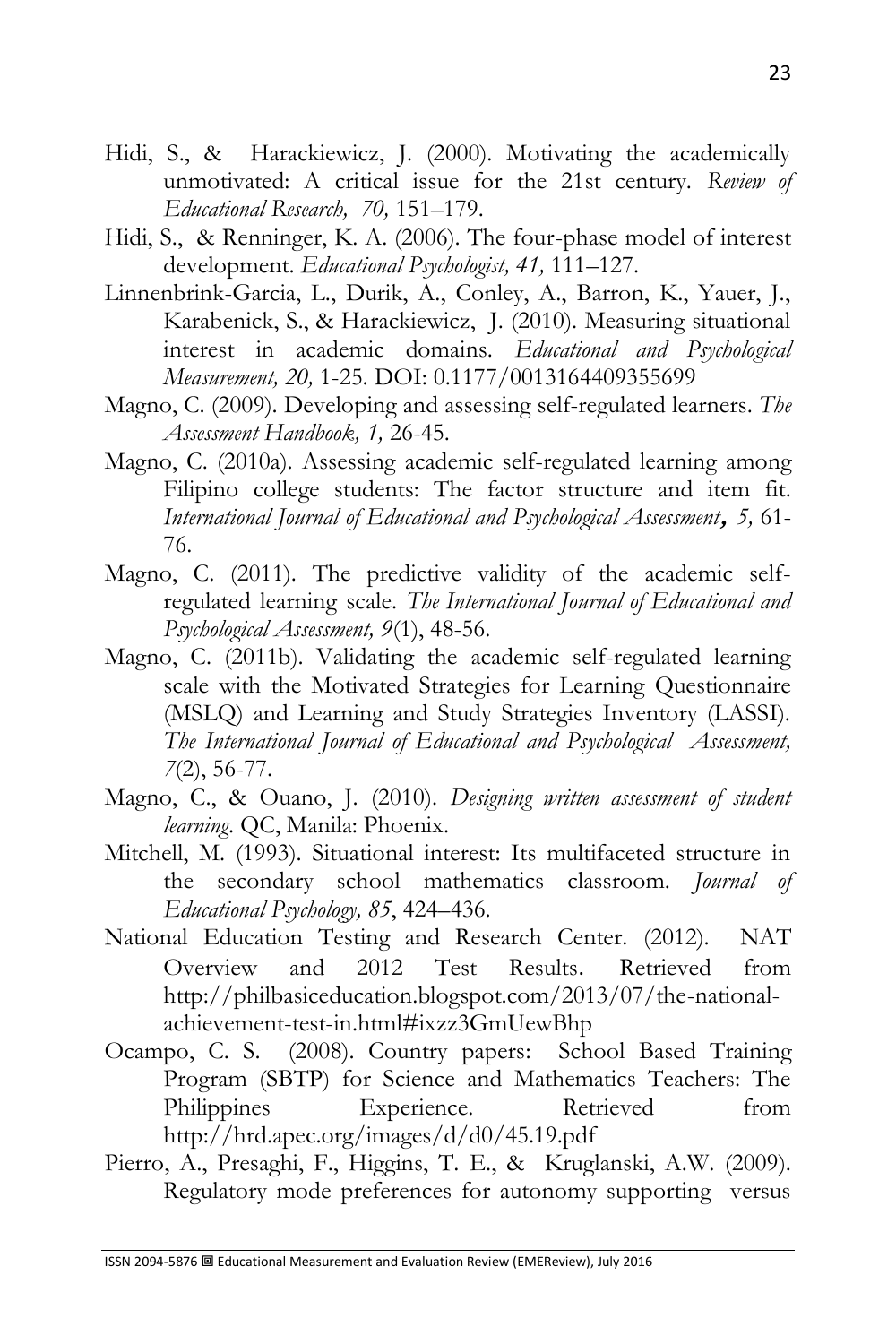controlling instructional styles. *British Journal of Psychology, 79,* 599- 617.

- Reeve, J., & Jang, H. (2006). What teachers say and do to support students' autonomy during a learning activity. *Journal of Educational Psychology, 98,* 209–218.
- Ryan, R. M., & Grolnick, W. S. (1986). Origins and pawns in the classroom: Self-report and projective assessments of individual differences in children's perceptions. *Journal of Personality and Social Psychology, 50,* 550–558.
- Schraw, G., & Lehman, S. (2001). Situational interest: A review of the literature and directions for future research. *Educational Psychology Review, 13,* 23–52.
- Sierens, E., Vansteenkiste, M., Goossens, L., Soenens, B., & Dochy, F. (2009). The synergistic relationship of perceived autonomy support and structure in the prediction of self-regulated learning. *British Journal of Educational Psychology*, *79*, 57–68.
- Sorić, I., & Palekčić, M. (2009). The role of students' interests in selfregulated learning: The relationship between students' interests, learning strategies and causal attributions. *European Journal of Psychology of Education, 24*, 545-565.
- Stefanou, C. R., Perencevich, K. C., DiCintio, M., & Turner, J. C. (2004). Supporting autonomy in the classroom: Ways teachers encourage student decision making and ownership. *Educational Psychologist, 39,* 97–110.
- Tsai, Y. M., Kunter, M., Lu¨dtke,O., Trautwein, U., & Ryan, R. M. (2008). What makes lessons interesting? The role of situational and individual factors in three school subjects. *Journal of Educational Psychology, 100*(2), 460-472.
- Turner, J. C., Meyer, D. K., Cox, K. E., Logan, C., DiCintio, M., &Thomas, C. T. (1998). Creating contexts for involvement in mathematics. *Journal of Educational Psychology, 90,* 730–745.
- Ulep, S. A. (2006). Good Mathematics Teaching Practices In The Making: A Philippine Experience. National Institute for Science and Mathematics Education Development. University of the Philippines. Retrieved from [http://www.criced.tsukuba.ac.jp/math/apec2006/progress\\_re\[o](http://www.criced.tsukuba.ac.jp/math/apec2006/progress_re%5bort/Specialist_Session/Ulep.pdf) [rt/Specialist\\_Session/Ulep.pdf.](http://www.criced.tsukuba.ac.jp/math/apec2006/progress_re%5bort/Specialist_Session/Ulep.pdf)
- Wilson, A., & Simons, R. (2002). University Students' Perceptions of the Learning Environment and Academic Outcomes: